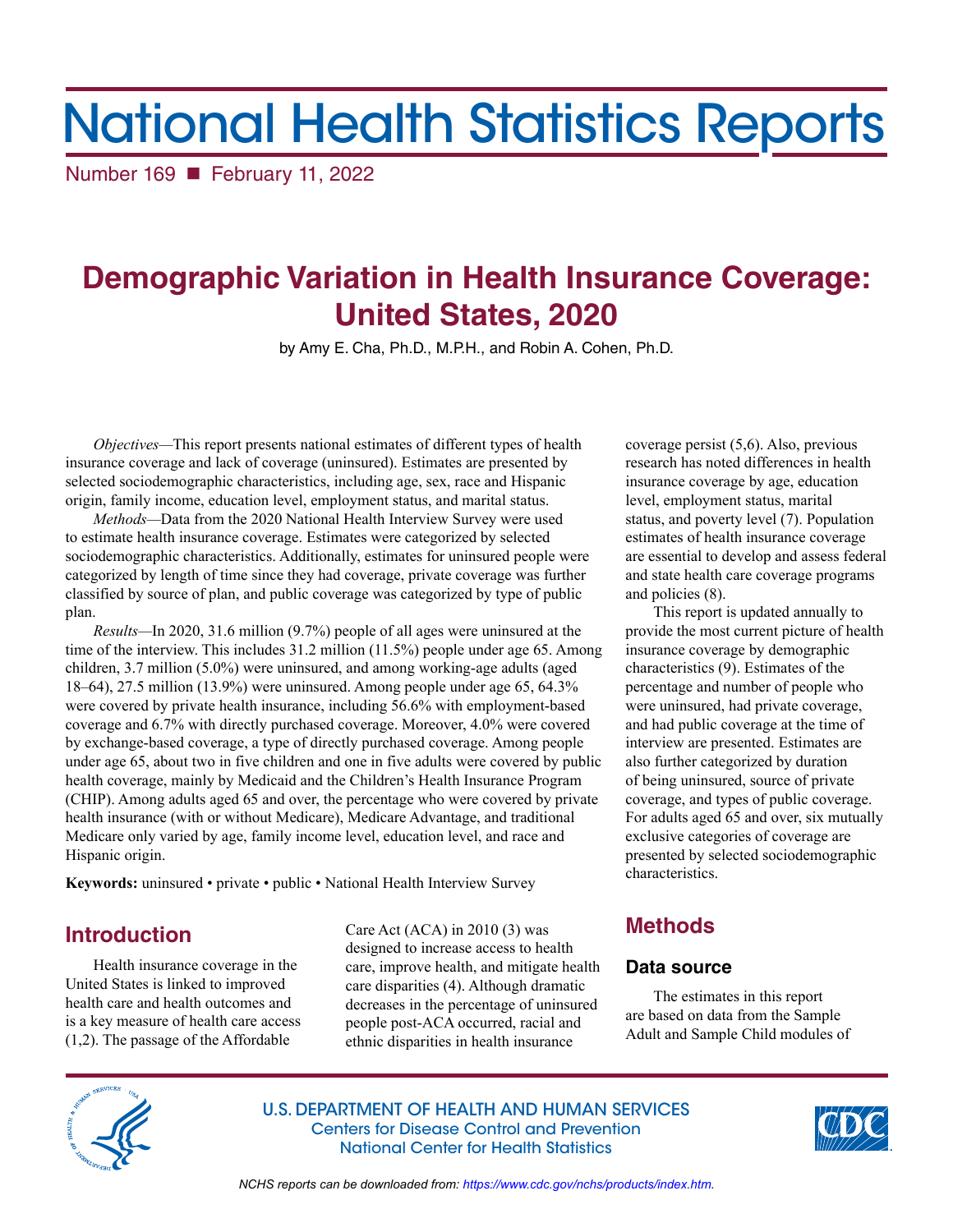the 2020 National Health Interview Survey (NHIS). NHIS is a nationally representative household survey of the U.S. civilian noninstitutionalized population. It is conducted continuously throughout the year by the National Center for Health Statistics (NCHS). From each household, one sample adult is randomly selected to answer detailed questions about their health. One sample child, if present, is also randomly selected from each household, and an adult who is knowledgeable and responsible for the child's health answers questions on the child's behalf. Interviews are typically conducted in respondents' homes, but follow-ups to complete interviews may be conducted over the telephone when necessary. However, due to the COVID-19 pandemic, NHIS data collection switched the Sample Adult and Child interviews to a telephone-only mode beginning March 19, 2020 (10). Personal visits to households resumed in selected areas in July 2020 and in all areas of the country in September 2020. However, cases were still attempted by telephone first, and most were completed by telephone.

Additionally, starting in August and continuing through the end of December, a subsample of adult respondents who completed NHIS in 2019 were recontacted by telephone and asked to participate again, completing the 2020 NHIS questionnaire. These reinterviewed participants are included as part of the regular Sample Adult file, and estimates in this report are based on data from both reinterviewed participants and participants sampled only in the 2020 NHIS. The 2020 NHIS Sample Adult (excluding reinterviewed sample adults) and Sample Child response rates were 48.9% and 47.8%, respectively. A nonresponse bias assessment of the 2020 sample detected no biases for estimates of health insurance coverage (11). For more information about the impact of these changes on the 2020 data and general information about NHIS, visit [https://](https://www.cdc.gov/nchs/nhis/2020nhis.htm) [www.cdc.gov/nchs/nhis/2020nhis.htm.](https://www.cdc.gov/nchs/nhis/2020nhis.htm)

Both the Sample Adult and Sample Child modules include a full range of questions addressing health insurance, such as coverage status, sources of coverage, characteristics of coverage, and reasons for no coverage. The sample

people of all ages. Estimates are based on a combined file containing 37,358 people (5,790 sample children and 31,568 sample adults).

In this report, the term "adults" refers to people aged 18 and over, and the term "children" refers to people under age 18 years. The term "working-age adult" refers to people aged 18–64, and the term "older adult" refers to people aged 65 and over.

# **Insurance coverage**

People were considered uninsured if, at the time of the interview, they did not have coverage through private health insurance, Medicare, Medicaid, Children's Health Insurance Program (CHIP), military (TRICARE, Veterans Administration [VA], and CHAMP–VA), other state-sponsored health plans, or other government programs. People were also defined as uninsured if they only had Indian Health Service (IHS) coverage or only had a private plan that paid for one type of service, such as dental, vision, or prescription drugs. Uninsured people were further classified into one of three categories regarding the length of time since they last had coverage (uninsured for less than a year, uninsured for a year or more, and uninsured for unknown duration). Length of time since the person last had coverage was based on the following question: "How long has it been since [you/child's name] last had health care coverage that paid for doctor's visits or hospital stays?"

Private health insurance coverage includes any comprehensive private insurance plan (including health maintenance and preferred provider organizations). These plans include those obtained through an employer, purchased directly, purchased through local or community programs, or purchased through the Health Insurance Marketplace or a state-based exchange. Private coverage excludes plans that pay for only one type of service, such as dental, vision, or prescription drugs. People with private coverage were further classified into three sources of

private coverage: employment-based, directly purchased, and other sources. The employment-based category includes plans obtained through an employer, union, or other professional organization. Directly purchased coverage includes exchange-based coverage in addition to plans obtained directly from an insurance company or through a broker. Exchange-based coverage is a private plan purchased through the federal Health Insurance Marketplace or state-based exchanges that were established as part of the ACA (3). The "other sources" category for private health insurance includes plans obtained through a state or local government or community programs, school, parent, other relative, other source not specified, and those who did not respond to the question asking about the source of their private coverage (refused, not ascertained, and don't know).

Public health plan coverage includes Medicaid, CHIP, state-sponsored or other government-sponsored health plans, Medicare, and military plans. For people under age 65, public coverage was categorized into four categories: Medicaid and CHIP, Medicare, other government, and military coverage. The Medicaid and CHIP category also includes those with state-sponsored plans. These categories are not mutually exclusive, and a person may be covered by more than one type of public coverage.

For adults aged 65 and over, a health insurance hierarchy of six mutually exclusive categories was developed. This hierarchy eliminates duplicate responses for both private health insurance and Medicare Advantage, giving preference to the report of Medicare Advantage. Medicare Advantage is another way for people covered by Medicare to get their Medicare Part A and Medicare Part B coverage. Medicare Advantage plans are sometimes called "Part C" and are offered by Medicare-approved companies that must follow rules set by Medicare (12). Older adults with more than one type of health insurance were assigned to the first appropriate category in the following hierarchy:

*Private coverage—*Includes older adults who have both Medicare and any comprehensive private health insurance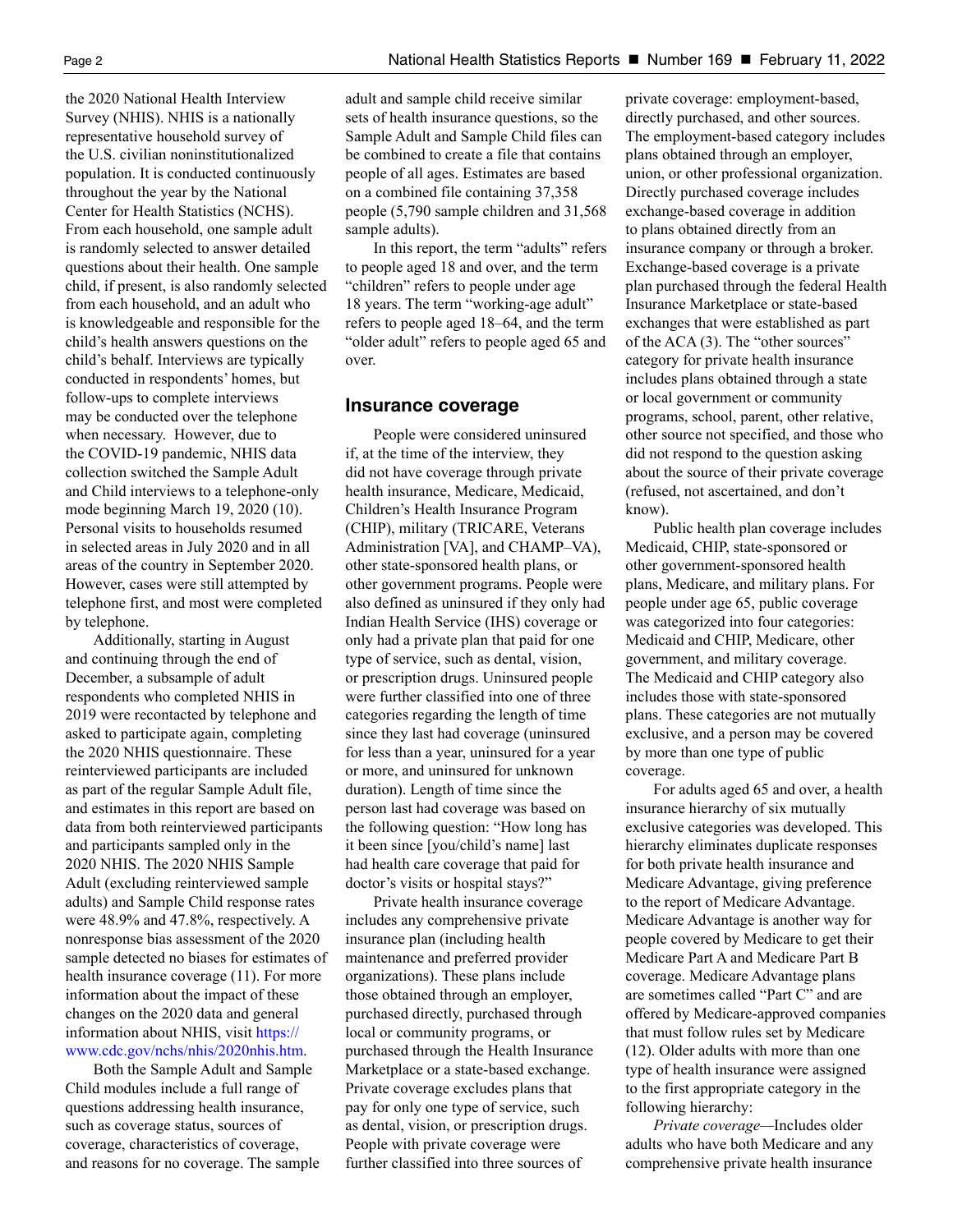plan (including health maintenance organizations, preferred provider organizations, and Medigap plans). This category also includes older adults with private insurance only but excludes those with a Medicare Advantage plan.

*Medicare and Medicaid* (*dualeligible*)*—*Includes older adults who do not have any private coverage but have Medicare and Medicaid or other statesponsored health plans including CHIP.

*Medicare Advantage—*Includes older adults who only have Medicare coverage through a Medicare Advantage plan.

*Traditional Medicare only* (*excluding Medicare Advantage*)*—*Includes older adults who only have Medicare coverage but do not receive their coverage through a Medicare Advantage plan.

*Other coverage—*Includes older adults who have not been previously classified as having private, Medicare and Medicaid, Medicare Advantage, or traditional Medicare-only coverage. This category also includes older people who only have Medicaid, other statesponsored health plans, or CHIP, as well as people who have any type of military coverage without Medicare.

*Uninsured—*Includes older adults who did not indicate that they are covered at the time of the interview under private health insurance, Medicare, Medicaid, CHIP, a state-sponsored health plan, other government programs, or military coverage. This category also includes older adults who are covered by IHS only or who only have a plan that paid for one type of service, such as dental, vision, or prescription drugs.

# **Selected sociodemographic characteristics**

Sociodemographic characteristics presented in this report include age, sex, race and Hispanic origin, and family income. For adults aged 18–64, estimates are further classified by age and sex because previous studies have found differences in coverage by these demographic subgroups (5,7). Additionally, for adults aged 18 and over, estimates are also presented by marital status and employment status, and for adults aged 25 and over, by education level.

Race and Hispanic origin are shown for five specific groups: Hispanic, non-Hispanic White, non-Hispanic Black, non-Hispanic Asian, and non-Hispanic other and multiple races. People categorized as Hispanic may be any race or combination of races. People categorized as non-Hispanic White, non-Hispanic Black, and non-Hispanic Asian indicated one race only. Non-Hispanic people of multiple or other races (includes those who did not identify as White, Black, Asian, or Hispanic, or who identified as more than one race) are combined into the non-Hispanic other and multiple races category.

Family income as a percentage of the federal poverty level (FPL) was calculated using the U.S. Census Bureau's poverty thresholds for the previous calendar year, which consider family size and age (13). People were classified into five groups based on their family income: less than 100% FPL, 100% to less than 139% FPL, 139% to less than or equal to 250% FPL, greater than 250% to less than or equal to 400% FPL, and greater than 400% FPL. Family income in NHIS was imputed for approximately 23% of people (14).

Categories of education are based on years of school completed or the highest degree obtained for adults aged 25 and over. The high school diploma category includes those who obtained a GED.

Adults aged 18 and over are classified as currently employed if they reported that they either worked or had a job or business at any time during the 1-week period preceding the interview. Adults who are seasonal contract workers or who are working at a job or business, but not for pay, are also considered to be employed. Employment status is categorized as employed, not employed, and not in workforce, with the latter defined as those who are not working and not looking for work. The "not in workforce" category also includes adults who are retired and those who have never worked.

Marital status is based on a series of questions that collect information from sample adults. Sample adults are first asked if they are "now married, living with a partner together as an unmarried couple, or neither." Married sample adults are further asked if their spouse lives in

the same residence; if not, they are asked if this is because the sample adult and their spouse are legally separated. Sample adults who are living with an unmarried partner, are neither married nor living with a partner, or don't know or refuse to state their marital status are asked if they have ever been married. Sample adults who are currently living with a partner and have been married are asked their current legal marital status—that is, whether they are currently married, widowed, divorced, or separated. Sample adults who are neither living with a partner nor married but have been married are asked if they are widowed, divorced, or separated. Five mutually exclusive marital status categories were created: married, widowed, divorced or separated, never married, and living with a partner. People may identify themselves as married regardless of the legal status of the marriage or sex of the spouse. People categorized as "never married" includes those who were married and then had that marriage legally annulled. People who are living with a partner (or cohabitating) includes unmarried people regardless of sex who are living together as a couple but do not identify themselves as married. This category may include adults who are currently divorced, widowed, or separated. Adults who are living with a partner are considered to be members of the same family.

# **Statistical analysis**

Percentages and 95% confidence intervals (CI) are presented for prevalence estimates of health insurance coverage based on questions about coverage at the time of the NHIS Sample Adult and Sample Child interviews. The 95% CIs were generated using the Korn–Graubard method for complex surveys (15). Estimates were calculated using the NHIS survey weights and are representative of the U.S. civilian noninstitutionalized population. The weighting adjustment method incorporates robust multilevel models predictive of response propensity. Nonresponse-adjusted weights were further calibrated to U.S. Census Bureau population projections and American Community Survey 1-year estimates for age, sex, race and ethnicity, education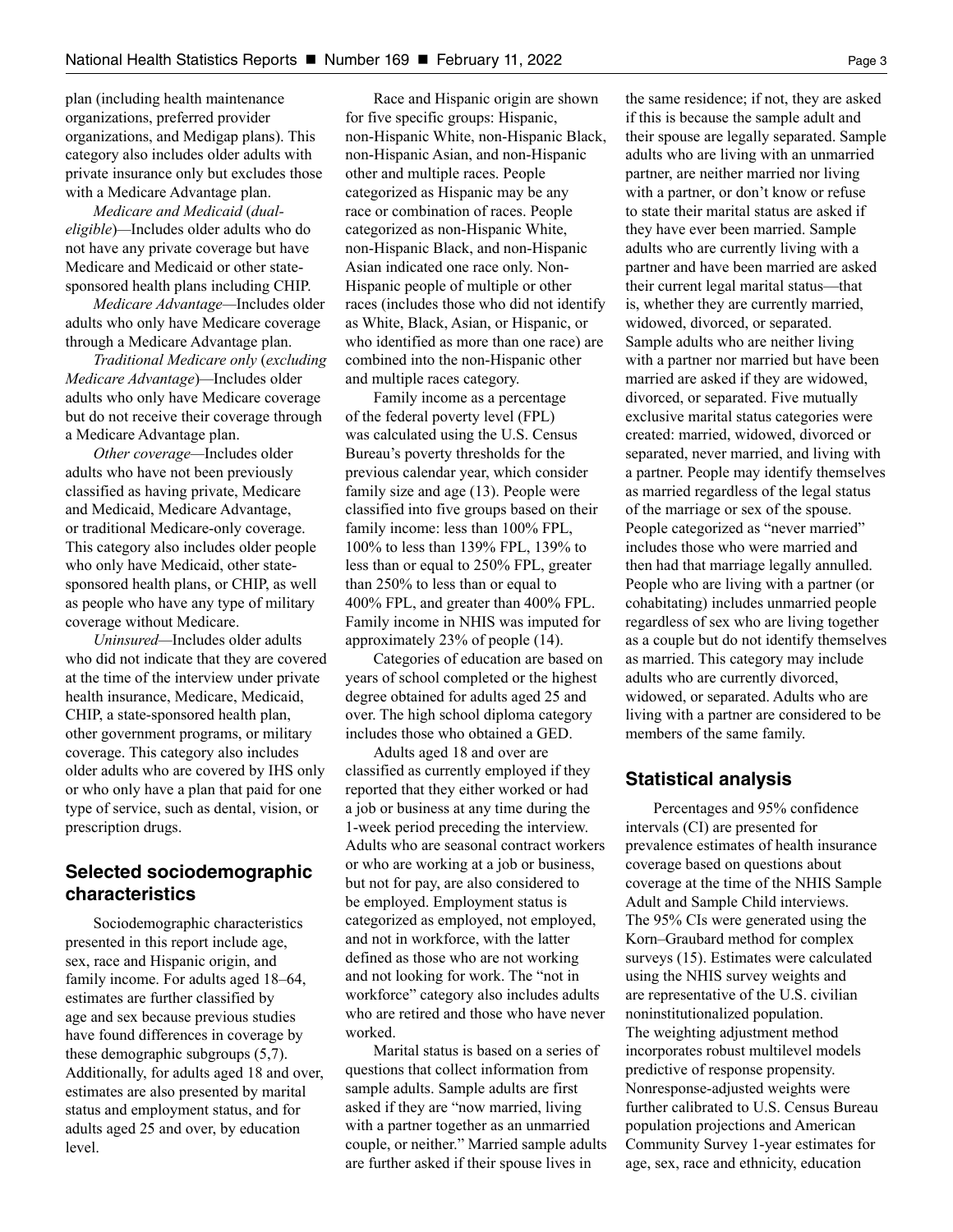level, housing tenure, census division, and metropolitan statistical area status (10). Point estimates and their corresponding variances were calculated using SUDAAN software version 11.0.0, a software package designed to account for the complex sampling design of NHIS.

Respondents with missing data or unknown information were generally excluded from the analysis unless specifically noted. For the types of health insurance coverage shown in this report, the item nonresponse rate was about 0.5%. For items related to details about a type of health insurance coverage, item nonresponse varied. For example, the item nonresponse rate for duration of being currently uninsured and source of private coverage was 10.3% and 2.4%, respectively. Follow-up questions about details of coverage are determined at the time of the interview based on initial survey responses to types of coverage or lack of coverage. So, some respondents may not have received the appropriate follow-up questions for their final insurance coverage classification. For more information on the NHIS health insurance data-editing process after response collection, see the 2020 survey description (10) and the Health Insurance Information webpage [\(https://](https://www.cdc.gov/nchs/nhis/insurance.htm) [www.cdc.gov/nchs/nhis/insurance.htm\)](https://www.cdc.gov/nchs/nhis/insurance.htm). All estimates presented in this report met NCHS standards of reliability as specified in "National Center for Health Statistics Data Presentation Standards for Proportions" (16). Otherwise, estimates were not shown if they did not meet NCHS standards of reliability.

Differences in percentages between subgroup characteristics were evaluated using two-sided significance tests at the 0.05 level. Trends by family income (as a percentage of FPL), education level, and age groups for adults aged 18–64 were evaluated using orthogonal polynomials in logistic regression. Terms such as "more likely" and "less likely" indicate a statistically significant difference. Lack of comment regarding the difference between any two estimates does not necessarily mean that the difference was tested and not found to be significant.

This report provides overall and age-specific estimates of the percentages and number of people who were

uninsured, had private coverage, and had public coverage at the time of the interview in 2020 in [Table 1.](#page-8-0) The percentage and number of people without insurance are also categorized by duration of being uninsured in this table. In [Table 2,](#page-9-0) for those under age 65, aged 0–17 years, and aged 18–64 years, private coverage is further classified by source, including employment-based, directly purchased, and other and unknown source. Public coverage is also categorized by type, including Medicaid and CHIP, Medicare, other government, and military coverage, by selected sociodemographic characteristics. Additionally, the percentage of people under age 65 with exchange-based coverage, a specific type of directly purchased coverage established under the  $ACA(3)$ , is presented i[n Table 3](#page-12-0) by selected sociodemographic characteristics. For adults aged 65 and over, six mutually exclusive categories (private, dual-eligible [Medicare and Medicaid], Medicare Advantage, traditional Medicare only, other coverage, and uninsured) are presented by selected sociodemographic characteristics in [Table 4.](#page-13-0) Although the results section focuses primarily on the data shown in the figures, these tables are included for reference at the end of this report.

# **Results**

# **Uninsured people**

In 2020, 31.6 million (9.7%) people of all ages were uninsured at the time of the interview [\(Table 1\)](#page-8-0). This includes 31.2 million (11.5%) people under age 65. Among children, 3.7 million (5.0%) were uninsured, and among workingage adults, 27.5 million (13.9%) were uninsured ([Figure 1\)](#page-4-0). The percentage of working-age adults who were uninsured for a year or more (8.7%) was more than double the percentage who were uninsured for less than a year (4.0%). Among children, the percentage who were uninsured for a year or more (2.3%) was similar to the percentage of those who were uninsured for less than a year (2.0%). Overall and within each duration subgroup, working-age adults were more likely than children to be uninsured.

# **Private coverage**

Among people under age 65, 173.8 million (64.3%) were covered by private health insurance at the time of the interview [\(Table 1\)](#page-8-0). This includes 56.6% with employment-based coverage, 6.7% with directly purchased coverage, and 1.0% from other sources [\(Table 2\)](#page-9-0). The percentage of private coverage was highest among non-Hispanic White (74.6%) and non-Hispanic Asian (74.6%) people compared with non-Hispanic people of other and multiple races (51.2%), non-Hispanic Black (48.6%), and Hispanic (44.9%) people [\(Figure 2\).](#page-4-0) Employment-based coverage was highest among non-Hispanic White people (66.5%), and directly purchased coverage was highest among non-Hispanic Asian people (10.8%).

# **Exchange-based coverage**

Among people under age 65, 10.8 million (4.0%) were covered by exchange-based coverage [\(Figure 3,](#page-5-0)  [Table 3\)](#page-12-0). Females were more likely to have exchange-based coverage  $(4.6\%)$  than males  $(3.4\%)$ . Exchangebased coverage was highest among non-Hispanic Asian people (7.5%) compared with Hispanic (4.5%), non-Hispanic White (3.8%), and non-Hispanic Black (3.0%) people and non-Hispanic people of other and multiple races (2.5%). Hispanic people were more likely than non-Hispanic Black and non-Hispanic people of other and multiple races to have exchangebased coverage. Exchange-based coverage increased among those with incomes less than 100% FPL (2.3%) through those with incomes 139% to less than or equal to 250% of FPL (6.4%), and then decreased among those with family incomes greater than 400% FPL (2.8%).

# **Public coverage**

Among people under age 65, 71.6 million (26.5%) were covered by public health coverage at the time of the interview [\(Table 1\)](#page-8-0). This includes 20.7% covered by Medicaid and CHIP, 3.6% by military coverage, and 3.3% by Medicare [\(Table 2\)](#page-9-0). Public coverage was highest among non-Hispanic Black (42.6%) people compared with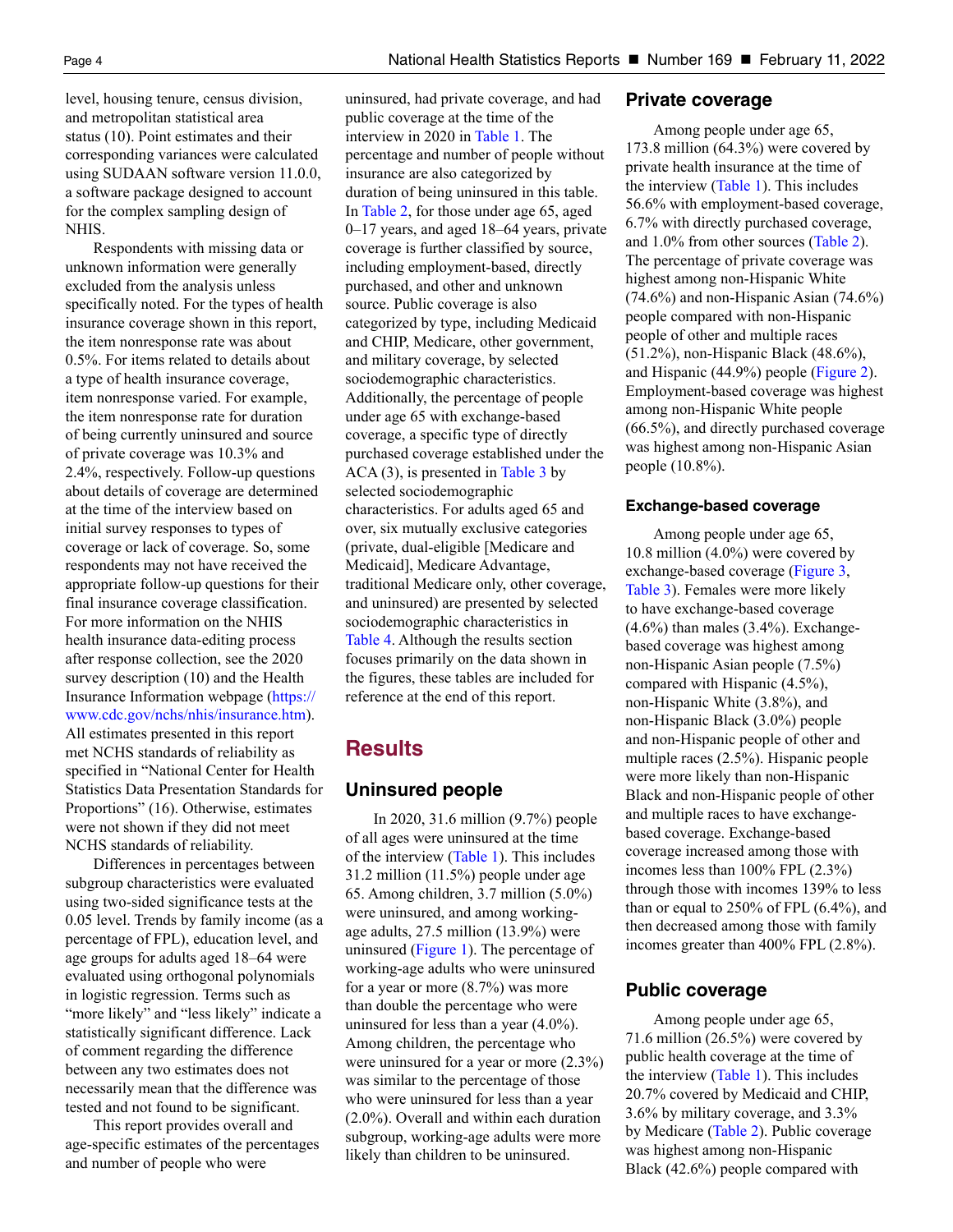

<span id="page-4-0"></span>





<sup>1</sup>Significantly different from Hispanic people ( $p < 0.05$ ).

2Significantly different from non-Hispanic White people (*p* < 0.05). 3Significantly different from non-Hispanic Black people (*p* < 0.05).

4Significantly different from non-Hispanic Asian people (*p* < 0.05).

NOTES: Estimates may not add to totals due to rounding. Other source includes approximately 1.3% of people under age 65 who had private health insurance from a source other than<br>employment-based or directly purchased or th identify as White, Black, Asian, or Hispanic, or who identified as more than one race) are combined into the non-Hispanic other and multiple races category. SOURCE: National Center for Health Statistics, National Health Interview Survey, 2020.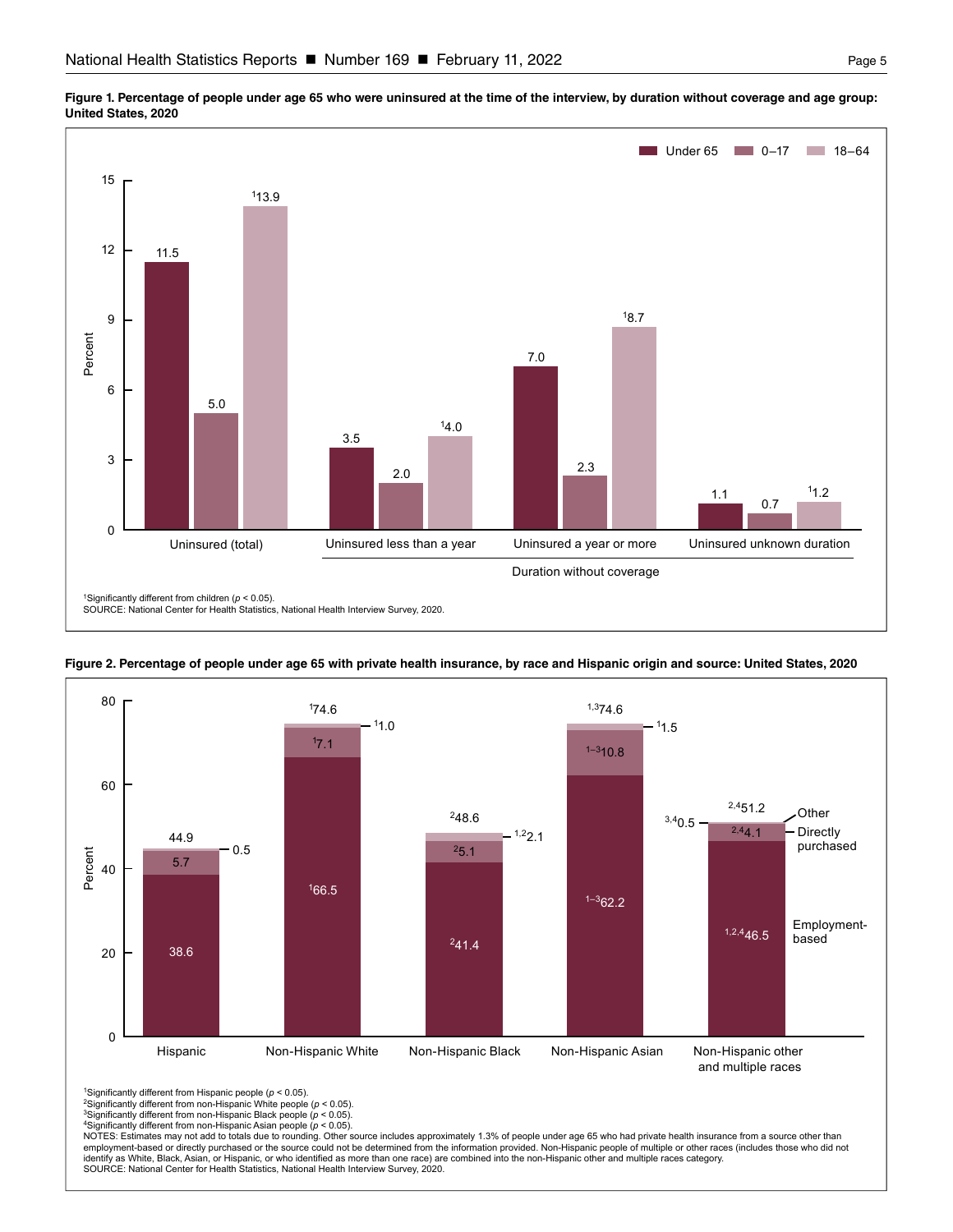

<span id="page-5-0"></span>**Figure 3. Percentage of people under age 65 with exchange-based coverage at the time of the interview, by selected characteristics: United States, 2020**

Hispanic (34.3%), non-Hispanic White (20.2%), and non-Hispanic Asian (18.9%) people [\(Figure 4](#page-6-0)). Public coverage among non-Hispanic people of other and multiple races (38.6%) was higher than among non-Hispanic White and non-Hispanic Asian people. For Medicaid and CHIP, coverage was highest among non-Hispanic Black (33.9%) and Hispanic (30.4%) people compared with non-Hispanic Asian (15.2%) and non-Hispanic White (14.3%) people. Medicaid and CHIP coverage among non-Hispanic people of other and multiple races (30.7%) was higher than among non-Hispanic White and non-Hispanic Asian people. Similar patterns were observed for Medicare and military coverage. Percentages were higher among non-Hispanic Black people and non-Hispanic people of other and multiple races than other race and Hispanic-origin groups.

# **Coverage among adults aged 65 and over**

Among older adults (aged 65 and over), 39.8% were covered by private insurance (with or without Medicare), 31.8% had Medicare Advantage, 12.1% had traditional Medicare only, 8.7% had some other coverage (including military coverage without Medicare), 6.8% were covered by Medicare and Medicaid (dual-eligible), and 0.7% were uninsured [\(Table 4,](#page-13-0) [Figure 5\)](#page-6-0).

# **Summary**

This report provides an overall picture of health insurance coverage in the United States by selected demographic characteristics. In 2020, 31.6 million (9.7%) people of all ages were uninsured at the time of the interview. In the United States, very few adults aged 65 and over are without health insurance coverage, because almost all adults in this age group are eligible for health care coverage through the Medicare program (17). Although most people under age 65 had private health insurance either through employment-based coverage or some other source, 11.5% of people under age 65 lacked any type of health insurance at the time of the interview during 2020.

This report provides an annual summary of health insurance estimates categorized by selected sociodemographic measures based on the final NHIS data files. Timely reports and tables on health insurance based on provisional NHIS data are also provided quarterly through the NHIS Early Release Program [\(https://www.cdc.gov/nchs/nhis/](https://www.cdc.gov/nchs/nhis/releases.htm) [releases.htm\)](https://www.cdc.gov/nchs/nhis/releases.htm).

Note that the information presented in this report is not without some limitations. NHIS responses are selfreported, so may be subject to recall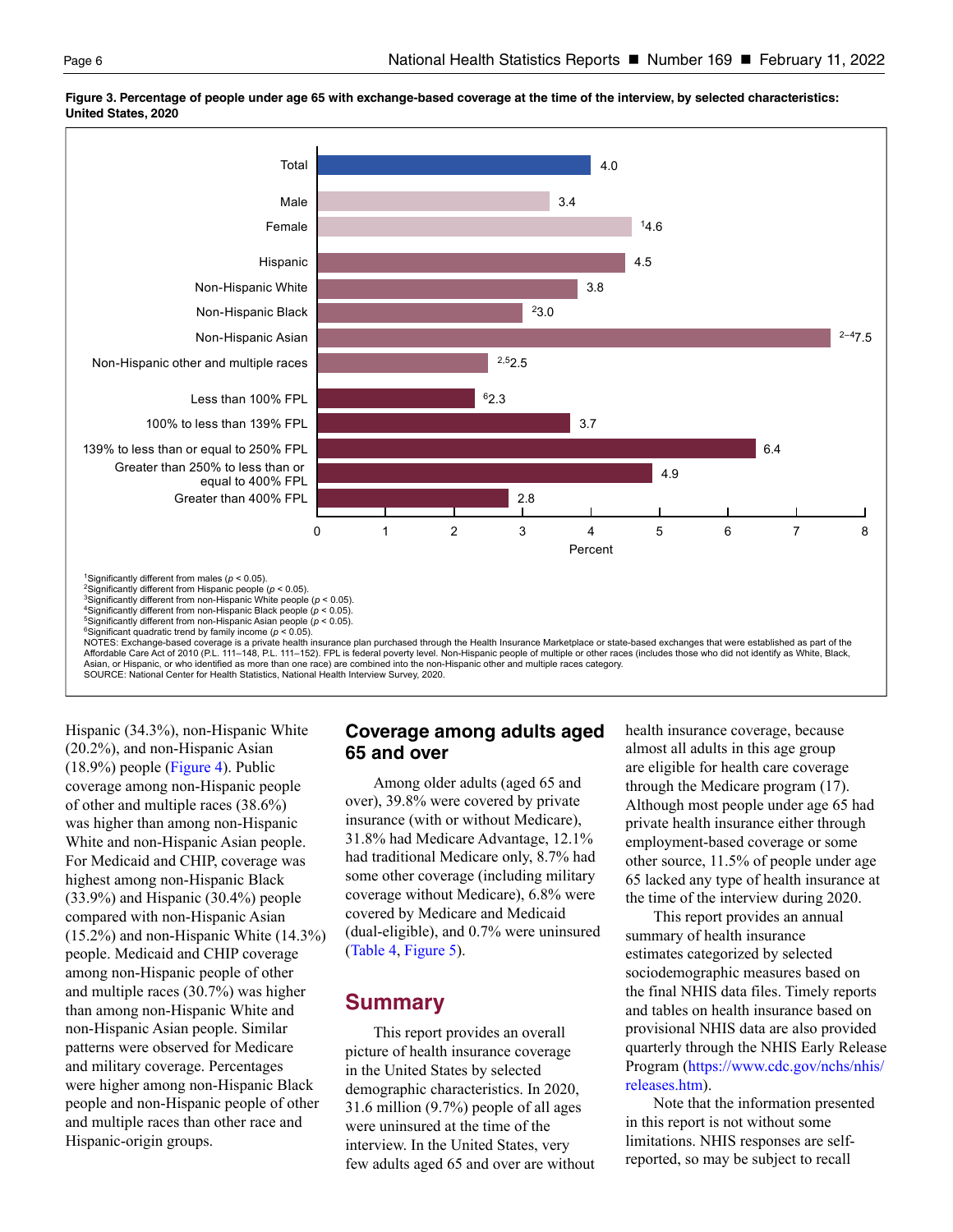

#### <span id="page-6-0"></span>**Figure 4. Percentage of people under age 65 who had public coverage, by type and race and Hispanic origin: United States, 2020**

**Figure 5. Percent distribution of health insurance coverage among adults aged 65 and over: United States, 2020**



bias. Additionally, item nonresponse for length of time since last had coverage was slightly more than 10%, because 10.3% of those who were uninsured were not eligible to receive the followup questions to determine how long they had been uninsured. These respondents were classified as uninsured during the postprocessing editing, or they were only covered by IHS. Lastly, data collection procedures were modified due to the COVID-19 pandemic. Although the 2020 NHIS data file retained some biases after weighting adjustments, notably an underrepresentation of adults living alone and those in the lowest income category, and an overrepresentation of adults living in households with both landline and cell telephones, no biases were detected for estimates of health insurance coverage based on the full sample (11).

One strength of NHIS is that it had a very low nonresponse rate to questions about the type of health insurance coverage (about 0.5%). Additionally, a feature that distinguishes NHIS estimates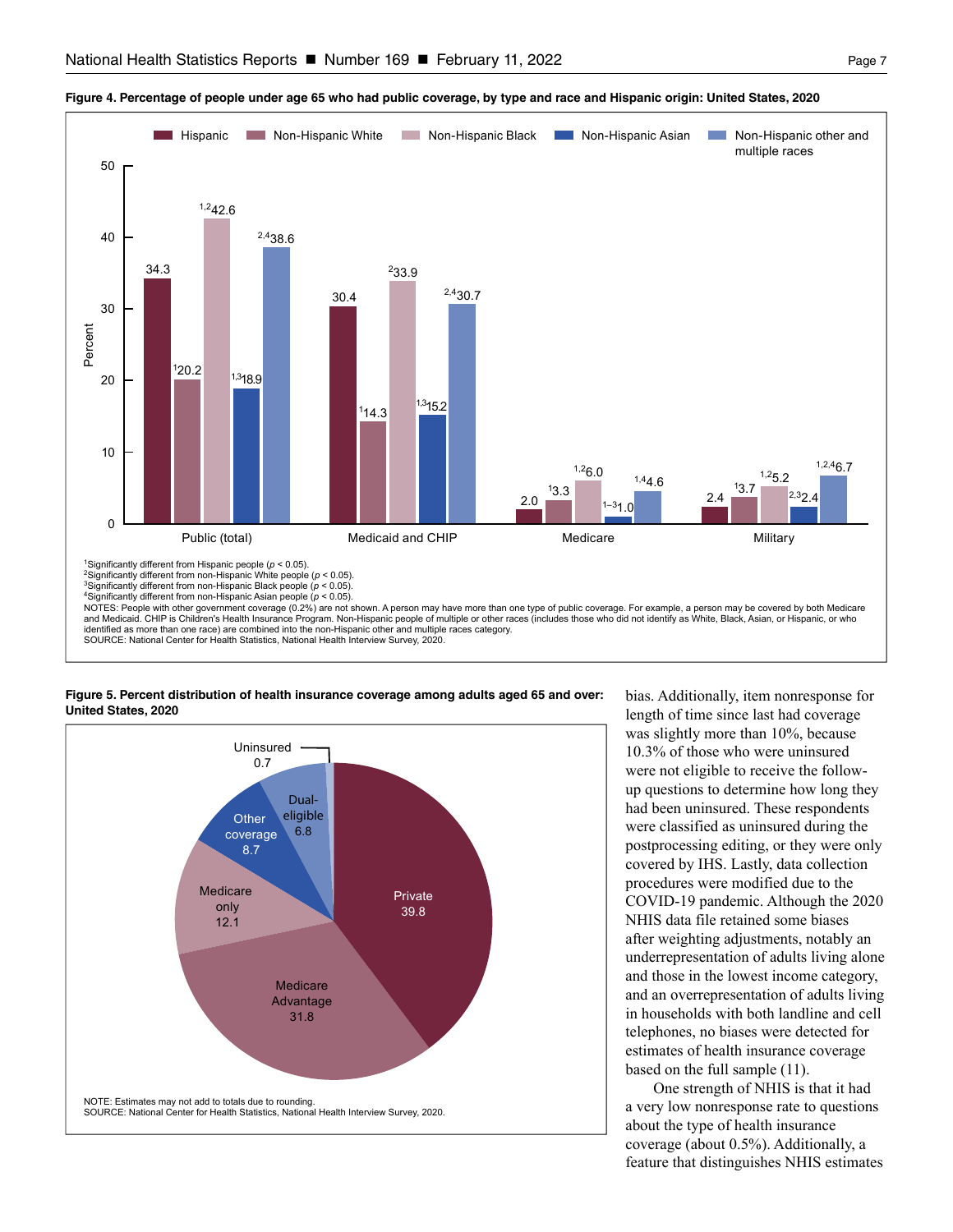of health insurance coverage from other survey-based estimates is the use of responses to follow-up questions to evaluate the reliability of the reported health insurance coverage and to resolve conflicting information. Finally, NHIS health insurance coverage information can be analyzed in combination with the other health measures available on NHIS, including health care access and utilization, chronic conditions, and health behaviors.

# **References**

- 1. Larson K, Cull WL, Racine AD, Olson LM. Trends in access to health care services for US children: 2000–2014. Pediatrics 138(6):1–9. 2016.
- 2. Institute of Medicine. Coverage matters: Insurance and health care. Washington, DC: The National Academies Press. 2001.
- 3. Affordable Care Act of 2010. Pub L No 111–148, Pub L No 111–152. 2010.
- 4. Adepoju OE, Preston MA, Gonzales G. Health care disparities in the post-Affordable Care Act era. Am J Public Health 105 Suppl 5(Suppl 5):S665–7. 2015.
- 5. Cohen RA, Martinez ME. Health insurance coverage: Early release of estimates from the National Health Interview Survey, 2014. National Center for Health Statistics. June 2015. Available from: [https://www.](https://www.cdc.gov/nchs/data/nhis/earlyrelease/insur201506.pdf) [cdc.gov/nchs/data/nhis/earlyrelease/](https://www.cdc.gov/nchs/data/nhis/earlyrelease/insur201506.pdf) [insur201506.pdf.](https://www.cdc.gov/nchs/data/nhis/earlyrelease/insur201506.pdf)
- 6. Buchmueller TC, Levison AM, Levy HG, Wolfe BL. Effect of the Affordable Care Act on racial and ethnic disparities in health insurance coverage. Am J Public Health 106(8): 1416–21. 2016.
- 7. Cohen RA, Terlizzi EP, Martinez ME. Health insurance coverage: Early release of estimates from the National Health Interview Survey, 2018. National Center for Health Statistics. May 2019. Available from: [https://www.cdc.gov/nchs/data/nhis/](https://www.cdc.gov/nchs/data/nhis/earlyrelease/insur201905.pdf) [earlyrelease/insur201905.pdf](https://www.cdc.gov/nchs/data/nhis/earlyrelease/insur201905.pdf).
- 8. Blewett LA, Davern M. Meeting the need for state-level estimates of health insurance coverage: Use of state and

federal survey data. Health Serv Res 41(3 Pt 1):946–75. 2006.

- 9. Cohen RA, Cha AE, Terlizzi EP, Martinez ME. Demographic variation in health insurance coverage: United States, 2019. National Health Statistics Reports; no 159. Hyattsville, MD: National Center for Health Statistics. 2021. DOI: [https://dx.doi.](https://dx.doi.org/10.15620/cdc:106462) [org/10.15620/cdc:106462.](https://dx.doi.org/10.15620/cdc:106462)
- 10. National Center for Health Statistics. National Health Interview Survey: 2020 survey description. 2021.
- 11. Bramlett MD, Dahlhamer JM, Bose J. Weighting procedures and bias assessment for the 2020 National Health Interview Survey. 2021. Available from: [https://ftp.cdc.](https://ftp.cdc.gov/pub/Health_Statistics/NCHS/Dataset_Documentation/NHIS/2020/nonresponse-report-508.pdf) [gov/pub/Health\\_Statistics/NCHS/](https://ftp.cdc.gov/pub/Health_Statistics/NCHS/Dataset_Documentation/NHIS/2020/nonresponse-report-508.pdf) [Dataset\\_Documentation/NHIS/2020/](https://ftp.cdc.gov/pub/Health_Statistics/NCHS/Dataset_Documentation/NHIS/2020/nonresponse-report-508.pdf) [nonresponse-report-508.pdf](https://ftp.cdc.gov/pub/Health_Statistics/NCHS/Dataset_Documentation/NHIS/2020/nonresponse-report-508.pdf).
- 12. Department of Health and Human Services. Medicare Advantage plans. Available from: [https://www.](https://www.medicare.gov/sign-up-change-plans/types-of-medicare-health-plans/medicare-advantage-plans) [medicare.gov/sign-up-change-plans/](https://www.medicare.gov/sign-up-change-plans/types-of-medicare-health-plans/medicare-advantage-plans) [types-of-medicare-health-plans/](https://www.medicare.gov/sign-up-change-plans/types-of-medicare-health-plans/medicare-advantage-plans) [medicare-advantage-plans.](https://www.medicare.gov/sign-up-change-plans/types-of-medicare-health-plans/medicare-advantage-plans)
- 13. U.S. Census Bureau. Poverty thresholds. Available from: [https://](https://www.census.gov/data/tables/time-series/demo/income-poverty/historical-poverty-thresholds.html) [www.census.gov/data/tables/](https://www.census.gov/data/tables/time-series/demo/income-poverty/historical-poverty-thresholds.html) [time-series/demo/income-poverty/](https://www.census.gov/data/tables/time-series/demo/income-poverty/historical-poverty-thresholds.html) [historical-poverty-thresholds.html](https://www.census.gov/data/tables/time-series/demo/income-poverty/historical-poverty-thresholds.html).
- 14. National Center for Health Statistics. Multiple imputation of family income in 2019 National Health Interview Survey: Methods. 2020.
- 15. Korn EL, Graubard BI. Confidence intervals for proportions with small expected number of positive counts estimated from survey data. Surv Methodol 24(2):193–201. 1998.
- 16. Parker JD, Talih M, Malec DJ, Beresovsky V, Carroll M, Gonzalez Jr JF, et al. National Center for Health Statistics data presentation standards for proportions. National Center for Health Statistics. Vital Health Stat 2(175). 2017. Available from: [https://](https://www.cdc.gov/nchs/data/series/sr_02/sr02_175.pdf) [www.cdc.gov/nchs/data/series/sr\\_02/](https://www.cdc.gov/nchs/data/series/sr_02/sr02_175.pdf) [sr02\\_175.pdf](https://www.cdc.gov/nchs/data/series/sr_02/sr02_175.pdf).
- 17. Social Security Act. Title XVIII: Health insurance for the aged and disabled. 42 USC 1395–1395III. 1965.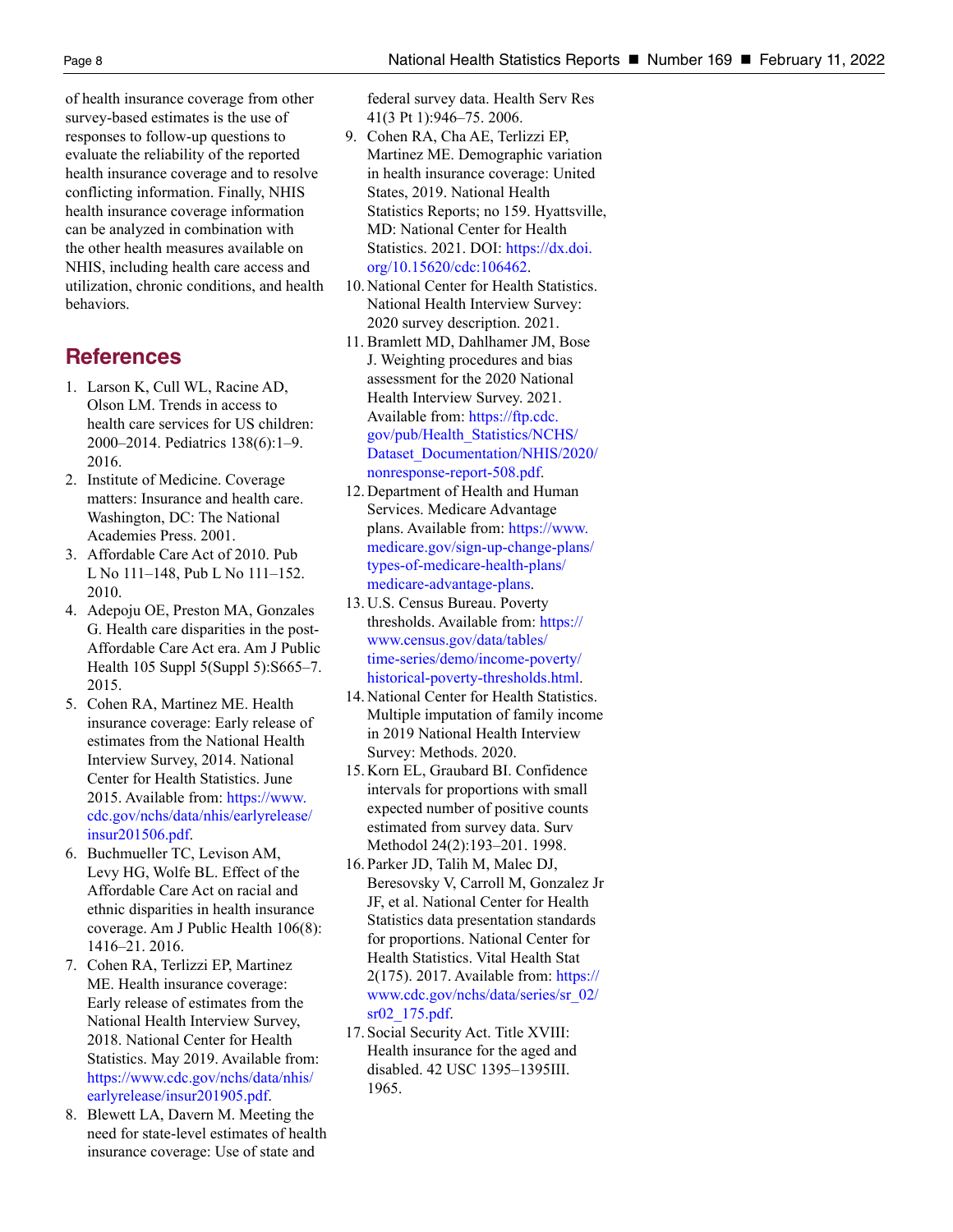#### <span id="page-8-0"></span>**Table 1. Percentage and number of people who had private coverage, public health coverage, were uninsured at the time of the interview, and duration without coverage, by age group: United States, 2020**

| Age group (years)                                                   | Private <sup>1</sup>              | Public <sup>2</sup> | Uninsured $3$       | Uninsured <sup>3</sup> for<br>less than a year | Uninsured <sup>3</sup> for<br>a year or more | Uninsured <sup>3</sup> for<br>unknown duration |  |  |  |  |
|---------------------------------------------------------------------|-----------------------------------|---------------------|---------------------|------------------------------------------------|----------------------------------------------|------------------------------------------------|--|--|--|--|
|                                                                     | Percent (95% confidence interval) |                     |                     |                                                |                                              |                                                |  |  |  |  |
|                                                                     | 62.0 (61.0-62.9)                  | 38.2 (37.3-39.0)    | $9.7(9.2 - 10.3)$   | $2.9(2.6 - 3.2)$                               | $5.9(5.5 - 6.4)$                             | $0.9(0.8-1.1)$                                 |  |  |  |  |
| Under $65. \ldots \ldots \ldots \ldots \ldots \ldots \ldots$        | 64.3 (63.2-65.4)                  | 26.5 (25.5-27.5)    | 11.5 (10.9-12.2)    | $3.5(3.1 - 3.8)$                               | $7.0(6.5 - 7.5)$                             | $1.1(0.9-1.3)$                                 |  |  |  |  |
|                                                                     | 55.1 (53.0-57.2)                  | 42.1 (40.0–44.2)    | $5.0(4.2 - 6.0)$    | $2.0(1.6-2.6)$                                 | $2.3(1.7-3.0)$                               | $0.7(0.5-1.0)$                                 |  |  |  |  |
|                                                                     | 67.7 (66.7-68.8)                  | 20.7 (19.9-21.6)    | $13.9(13.2 - 14.7)$ | $4.0(3.6-4.4)$                                 | $8.7(8.1 - 9.4)$                             | $1.2(1.0-1.5)$                                 |  |  |  |  |
| 65 and over                                                         | $50.2(48.7 - 51.7)$               | 96.0 (95.4-96.5)    | $0.7(0.5-1.1)$      | $0.2(0.1 - 0.3)$                               | $0.5(0.3 - 0.8)$                             | $0.0(0.0-0.1)$                                 |  |  |  |  |
|                                                                     | Number in millions                |                     |                     |                                                |                                              |                                                |  |  |  |  |
|                                                                     | 201.3                             | 124.0               | 31.6                | 9.5                                            | 19.2                                         | 2.9                                            |  |  |  |  |
|                                                                     | 173.8                             | 71.6                | 31.2                | 9.4                                            | 18.9                                         | 2.5                                            |  |  |  |  |
|                                                                     | 40.1                              | 30.6                | 3.7                 | 1.5                                            | 1.7                                          | 0.5                                            |  |  |  |  |
| $18-64$                                                             | 133.7                             | 40.9                | 27.5                | 7.9                                            | 17.2                                         | 2.4                                            |  |  |  |  |
| 65 and over. $\ldots$ . $\ldots$ . $\ldots$ . $\ldots$ . $\ldots$ . | 27.4                              | 52.3                | 0.4                 | 0.1                                            | 0.3                                          | 0.0                                            |  |  |  |  |

0.0 Quantity more than zero but less than 0.05.<br><sup>1</sup>Private health insurance coverage includes any comprehensive private insurance plan (including health maintenance and preferred provider organizations). These plans includ

through an employer, purchased directly, purchased through local or community programs, or purchased through the Health Insurance Marketplace or a state-based exchange. Private coverage<br>excludes plans that pay for only one

Veterans Administration [VA], and CHAMP–VA). People with public coverage may also have private coverage.<br><sup>3</sup>People were considered uninsured if they did not have coverage through private health insurance, Medicare, Medicai plans, or other government program. People also were defined as uninsured if they only had Indian Health Service coverage or only had a private plan that paid for one type of service such as dental,<br>vision, or prescription

NOTES: Estimates may not add to 100% because a person may have both private and public coverage. For people who are uninsured, estimates by duration without coverage may not add to the total percentage or number in millions due to rounding. Estimates are based on household interviews of a sample of the U.S. civilian noninstitutionalized population.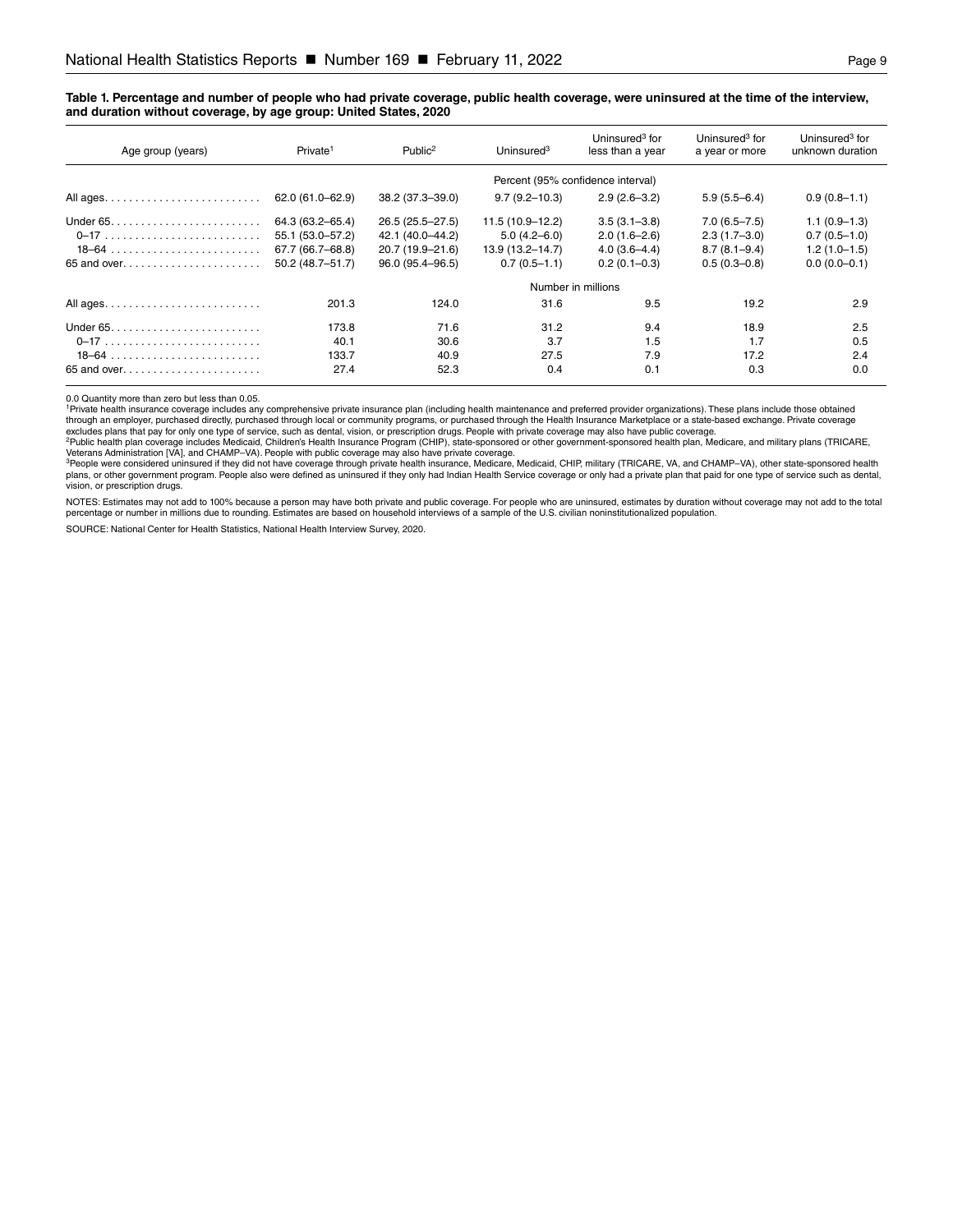<span id="page-9-0"></span>

| Characteristic                                                                                           | Private <sup>1</sup><br>(all sources) | Private <sup>1</sup><br>(employment-<br>based) | Private <sup>1</sup><br>(directly<br>purchased) | Private <sup>1,2</sup><br>(other sources) | Public <sup>3</sup><br>(all sources) | Medicaid<br>and CHIP <sup>4</sup> | Medicare                             | Other<br>government      | Military <sup>5</sup> | Uninsured <sup>6</sup>                  |
|----------------------------------------------------------------------------------------------------------|---------------------------------------|------------------------------------------------|-------------------------------------------------|-------------------------------------------|--------------------------------------|-----------------------------------|--------------------------------------|--------------------------|-----------------------|-----------------------------------------|
| Under 65                                                                                                 |                                       |                                                |                                                 |                                           |                                      | Percent (95% confidence interval) |                                      |                          |                       |                                         |
|                                                                                                          |                                       |                                                | $6.7(6.3 - 7.1)$                                | $1.0(0.9-1.2)$                            |                                      | 26.5 (25.5-27.5) 20.7 (19.8-21.7) | $3.3(3.0 - 3.6)$                     | $0.2(0.1-0.3)$           | $3.6(3.2 - 4.1)$      | 11.5 (10.9-12.2)                        |
|                                                                                                          |                                       |                                                |                                                 |                                           |                                      |                                   |                                      |                          |                       |                                         |
| Sex:                                                                                                     |                                       |                                                |                                                 |                                           |                                      | 25.5 (24.3-26.7) 19.1 (18.0-20.3) |                                      | $0.2(0.1 - 0.4)$         |                       |                                         |
|                                                                                                          |                                       |                                                | $6.1(5.6-6.7)$<br>$7.2(6.6 - 7.8)$              | $1.2(0.9-1.5)$                            |                                      |                                   | $3.3(2.9 - 3.7)$<br>$3.3(2.9 - 3.6)$ |                          | $4.3(3.8 - 4.8)$      | 12.2 (11.4-13.1)<br>$10.9(10.1 - 11.7)$ |
| Race and Hispanic origin <sup>7</sup> :                                                                  |                                       |                                                |                                                 | $0.9(0.7-1.1)$                            |                                      | 27.5 (26.3-28.7) 22.2 (21.1-23.4) |                                      | $0.2(0.1-0.4)$           | $3.0(2.5 - 3.6)$      |                                         |
|                                                                                                          |                                       |                                                | $5.7(4.9-6.6)$                                  | $0.5(0.3-0.8)$                            |                                      | 34.3 (32.2-36.4) 30.4 (28.4-32.5) | $2.0(1.5-2.6)$                       | $0.3(0.1-0.6)$           | $2.4(1.8-3.2)$        | 22.4 (20.5-24.3)                        |
| Non-Hispanic White only 74.6 (73.4–75.7) 66.5 (65.3–67.7)                                                |                                       |                                                | $7.1(6.6 - 7.6)$                                | $1.0(0.8-1.2)$                            |                                      | 20.2 (19.1-21.3) 14.3 (13.3-15.2) | $3.3(3.0 - 3.6)$                     | $0.2(0.1 - 0.3)$         | $3.7(3.2 - 4.1)$      | $7.8(7.2 - 8.4)$                        |
| Non-Hispanic Black only 48.6 (45.6–51.7) 41.4 (38.6–44.4)                                                |                                       |                                                | $5.1(4.1 - 6.3)$                                | $2.1(1.4-3.0)$                            |                                      | 42.6 (39.7-45.5) 33.9 (31.0-36.9) | $6.0(4.9 - 7.4)$                     | $0.3(0.1-0.6)$           | $5.2(4.1 - 6.5)$      | 11.9 (10.2-13.6)                        |
| Non-Hispanic Asian only 74.6 (71.2–77.7) 62.2 (58.7–65.6)                                                |                                       |                                                | $10.8(8.9-13.0)$                                | $1.5(0.9 - 2.4)$                          |                                      | 18.9 (16.0-22.0) 15.2 (12.5-18.2) | $1.0(0.4 - 2.0)$                     | $0.2(0.0-0.7)$           | $2.4(1.4-3.9)$        | $7.7(5.8-9.9)$                          |
|                                                                                                          |                                       |                                                |                                                 |                                           |                                      |                                   |                                      |                          |                       |                                         |
| Non-Hispanic other and<br>multiple races 51.2 (45.1–57.3) 46.5 (40.9–52.3)                               |                                       |                                                | $4.1(2.7-6.0)$                                  | $0.5(0.2-1.3)$                            |                                      | 38.6 (33.7-43.6) 30.7 (26.0-35.7) | $4.6(3.0 - 6.5)$                     | $0.1(0.0-0.6)$           | $6.7(4.3 - 9.8)$      | 13.9 (10.9-17.5)                        |
| Family income as a percentage of<br>FPL <sup>8</sup>                                                     |                                       |                                                |                                                 |                                           |                                      |                                   |                                      |                          |                       |                                         |
| Less than $100\%$ FPL 15.6 (13.7–17.6)                                                                   |                                       | 10.6 (9.0-12.4)                                | $3.6(2.8 - 4.7)$                                | $1.4(0.9 - 2.0)$                          |                                      | 67.3 (64.4–70.0) 62.4 (59.5–65.2) | $8.0(6.7 - 9.5)$                     | $0.1(0.0-0.3)$           | $1.7(1.0-2.7)$        | 19.5 (17.2-22.1)                        |
| 100% to less than 139% FPL 24.6 (21.7-27.6) 17.6 (15.2-20.3)                                             |                                       |                                                | $5.5(4.2 - 7.2)$                                | $1.4(0.7-2.5)$                            |                                      | 58.3 (55.0–61.5) 51.2 (47.8–54.5) | $7.6(6.1 - 9.3)$                     | $0.4(0.1-1.0)$           | $2.7(1.7-4.0)$        | 20.5 (17.7-23.6)                        |
| 139% to less than or equal to                                                                            |                                       |                                                |                                                 |                                           |                                      |                                   |                                      |                          |                       |                                         |
|                                                                                                          |                                       |                                                | $8.5(7.5-9.6)$                                  | $1.1(0.7-1.7)$                            |                                      | 36.8 (34.9-38.8) 29.9 (28.0-31.9) | $4.4(3.6 - 5.2)$                     | $0.2(0.0-0.4)$           | $3.9(3.1 - 4.9)$      | 18.1 (16.4-19.8)                        |
| Greater than 250% to less than or                                                                        |                                       |                                                |                                                 |                                           |                                      |                                   |                                      |                          |                       |                                         |
| equal to 400% FPL 74.6 (72.7–76.5) 66.2 (64.3–68.2)                                                      |                                       |                                                | $7.5(6.5 - 8.5)$                                | $0.9(0.6-1.4)$                            | $16.6(15.1 - 18.2)$                  | $10.1(8.9-11.4)$                  | $2.2(1.8-2.8)$                       | $0.4(0.1-0.8)$           | $4.3(3.6 - 5.2)$      | $10.8(9.6-12.2)$                        |
| Greater than 400% FPL 90.2 (89.3-91.0) 82.9 (81.8-83.9)                                                  |                                       |                                                | $6.4(5.8 - 7.1)$                                | $0.9(0.7-1.2)$                            | $7.6(6.9 - 8.4)$                     | $2.8(2.3-3.3)$                    | $1.0(0.8-1.2)$                       | $0.2(0.1-0.3)$           | $3.9(3.4 - 4.5)$      | $4.3(3.8 - 4.8)$                        |
| Age 0-17                                                                                                 |                                       |                                                |                                                 |                                           |                                      |                                   |                                      |                          |                       |                                         |
|                                                                                                          |                                       |                                                | $4.1(3.5 - 4.9)$                                | $0.6(0.4-1.0)$                            |                                      | 42.1 (40.0–44.2) 38.4 (36.4–40.5) | $0.3(0.1-0.5)$                       | $0.2(0.1 - 0.5)$         | $3.4(2.6-4.2)$        | $5.0(4.2 - 6.0)$                        |
|                                                                                                          |                                       |                                                |                                                 |                                           |                                      |                                   |                                      |                          |                       |                                         |
| Sex:                                                                                                     |                                       |                                                |                                                 |                                           |                                      |                                   |                                      |                          |                       |                                         |
|                                                                                                          |                                       |                                                | $3.8(3.0-4.8)$                                  | $0.9(0.5-1.6)$                            |                                      | 41.9 (39.2–44.6) 38.5 (35.8–41.2) | $0.3(0.1-0.7)$                       | $0.2(0.0-0.7)$           | $3.1(2.3 - 4.1)$      | $5.7(4.5 - 7.2)$                        |
|                                                                                                          |                                       |                                                | $4.5(3.5 - 5.5)$                                | $0.4(0.2 - 0.7)$                          |                                      | 42.3 (39.4–45.2) 38.4 (35.6–41.2) | $0.3(0.1-0.8)$                       | $0.2(0.1-0.5)$           | $3.6(2.6-4.9)$        | $4.3(3.4 - 5.5)$                        |
| Race and Hispanic origin <sup>7</sup> :                                                                  |                                       |                                                |                                                 |                                           |                                      |                                   |                                      |                          |                       |                                         |
|                                                                                                          |                                       |                                                | $3.1(2.0-4.5)$                                  | $0.6(0.2 - 1.1)$                          |                                      | 57.3 (53.8-60.9) 54.2 (50.6-57.8) | $0.4(0.1-1.1)$                       | $0.3(0.0-0.9)$           | $2.6(1.5-4.2)$        | $7.7(5.9-9.9)$                          |
| Non-Hispanic White only 69.2 (66.6–71.7) 63.8 (61.2–66.3)                                                |                                       |                                                | $4.8(3.8 - 6.0)$                                | $0.7(0.3-1.3)$                            |                                      | 29.2 (26.8-31.8) 25.9 (23.5-28.4) | $0.3(0.1-0.8)$                       | $0.2(0.0-0.7)$           | $3.1(2.3 - 4.0)$      | $3.8(2.7 - 5.0)$                        |
| Non-Hispanic Black only 31.1 (26.3–36.2) 27.1 (22.5–32.0)                                                |                                       |                                                | $3.3(1.7-5.6)$                                  | $0.7(0.2 - 1.9)$                          |                                      | 65.7 (60.6-70.7) 61.0 (55.7-66.1) | $0.3(0.0-1.1)$                       | $0.1(0.0-0.8)$           | $4.6(2.6 - 7.6)$      | $4.9(2.8 - 7.9)$                        |
| Non-Hispanic Asian only 68.3 (61.6–74.5) 61.8 (55.3–68.1)                                                |                                       |                                                | $5.9(3.7 - 8.9)$                                | $0.5(0.1-1.9)$                            |                                      | 29.5 (23.4-36.2) 25.9 (20.0-32.5) | $\overline{\phantom{a}}$             | $0.3(0.0-1.5)$           |                       | $3.4(1.5-6.3)$                          |
| Non-Hispanic other and                                                                                   |                                       |                                                |                                                 |                                           |                                      |                                   |                                      |                          |                       |                                         |
| multiple races 49.6 (42.5-56.6) 45.6 (39.0-52.4)<br>Family income as a percentage of<br>FPL <sup>8</sup> |                                       |                                                | $3.2(1.4 - 6.2)$                                | $0.7(0.1 - 2.8)$                          |                                      | 48.2 (41.1–55.3) 41.5 (34.5–48.7) |                                      | $0.1(0.0-1.3)$           | $6.9(3.7 - 11.7)$     | $6.1(3.0-10.9)$                         |
| Less than $100\%$ FPL                                                                                    | $7.7(5.5 - 10.5)$                     | $6.2(4.2 - 8.9)$                               | $1.3(0.5 - 2.6)$                                | $0.2(0.0-0.9)$                            |                                      | 87.4 (83.3-90.8) 85.8 (81.6-89.4) | $0.7(0.1 - 2.0)$                     | $\overline{\phantom{m}}$ | $1.1(0.2 - 3.0)$      | $7.2(4.4 - 11.1)$                       |
| 100% to less than 139% FPL 17.1 (13.2-21.6) 14.2 (10.6-18.4)                                             |                                       |                                                | $1.8(0.7-4.0)$                                  | $1.1(0.3 - 2.6)$                          |                                      | 79.1 (74.1-83.5) 77.1 (71.9-81.7) | $0.1(0.0-1.1)$                       | $0.1(0.0-0.9)$           | $1.8(0.5 - 4.6)$      | $7.2(4.3 - 11.1)$                       |
| 139% to less than or equal to                                                                            |                                       |                                                |                                                 |                                           |                                      |                                   |                                      |                          |                       |                                         |
|                                                                                                          |                                       |                                                | $4.2(2.8 - 5.9)$                                | $0.9(0.2 - 2.4)$                          |                                      | 58.6 (55.0–62.1) 53.9 (50.2–57.5) | $0.7(0.2 - 1.7)$                     | $0.1(0.0-0.4)$           | $4.4(2.8-6.5)$        | $7.8(5.9 - 10.0)$                       |
| Greater than 250% to less than or                                                                        |                                       |                                                |                                                 |                                           |                                      |                                   |                                      |                          |                       |                                         |
|                                                                                                          |                                       |                                                | $5.3(3.8 - 7.3)$                                | $0.8(0.3-1.6)$                            |                                      | 22.7 (19.7-26.0) 17.2 (14.6-20.1) |                                      | $0.5(0.1-1.8)$           | $5.1(3.5 - 7.1)$      | $4.0(2.7-5.8)$                          |
| Greater than 400% FPL                                                                                    |                                       | 91.1 (89.1-92.8) 85.1 (82.7-87.3)              | $5.5(4.1 - 7.1)$                                | $0.5(0.2 - 1.1)$                          |                                      | $8.0(6.3-9.9)$ $4.7(3.4-6.4)$     |                                      | $0.2(0.0-0.7)$           | $3.1(2.1-4.4)$        | $1.9(1.3 - 2.8)$                        |
|                                                                                                          |                                       |                                                |                                                 |                                           |                                      |                                   |                                      |                          |                       |                                         |

National Health Statistics Reports National Health Statistics Reports ■ Number 169 Number 169 **E-Boruary 11, 2022** 

Page 10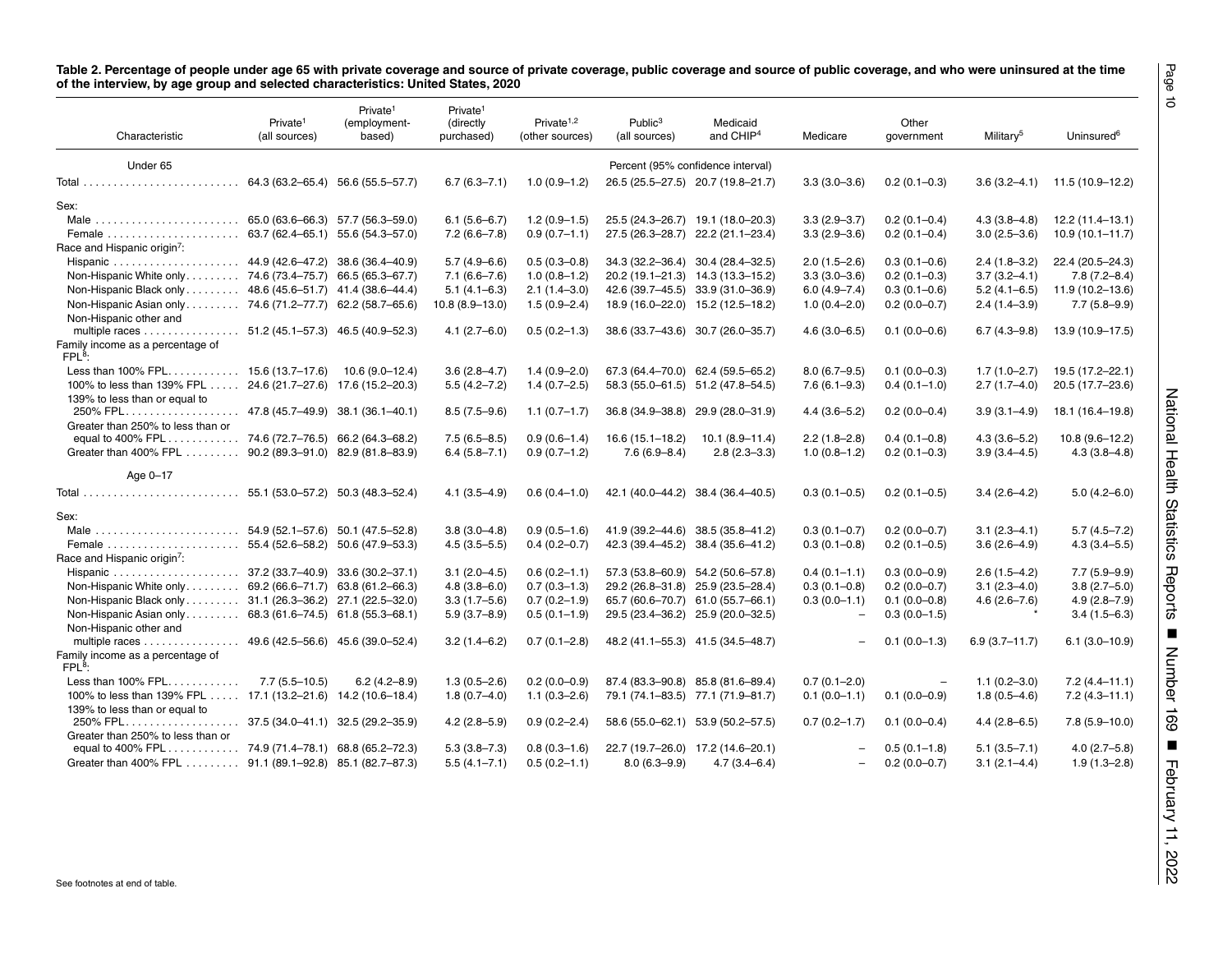|                                                              | Private <sup>1</sup><br>(all sources) | (employment-<br>based)            | Private <sup>1</sup><br>(directly<br>purchased) | Private <sup><math>1,2</math></sup><br>(other sources) | Public <sup>3</sup><br>(all sources) | Medicaid<br>and CHIP <sup>4</sup>                  | Medicare           | Other<br>government           | Military <sup>5</sup> | Uninsured <sup>6</sup>          |
|--------------------------------------------------------------|---------------------------------------|-----------------------------------|-------------------------------------------------|--------------------------------------------------------|--------------------------------------|----------------------------------------------------|--------------------|-------------------------------|-----------------------|---------------------------------|
| Age 18-64                                                    |                                       |                                   |                                                 |                                                        | Percent (95% confidence interval)    |                                                    |                    |                               |                       |                                 |
|                                                              |                                       |                                   | $7.6(7.1 - 8.1)$                                | $1.2(1.0-1.4)$                                         |                                      | 20.7 (19.9-21.6) 14.2 (13.4-14.9)                  | $4.4(4.1 - 4.7)$   | $0.2(0.2-0.3)$                | $3.7(3.3 - 4.2)$      | 13.9 (13.2-14.7)                |
|                                                              |                                       |                                   | $5.9(5.0 - 7.0)$                                | $2.4(1.8-3.2)$                                         |                                      | 20.9 (19.1-22.8) 17.4 (15.7-19.2)                  | $1.1(0.7-1.7)$     | $0.2(0.1-0.4)$                | $2.6(1.9-3.4)$        | 16.5 (15.0-18.2)                |
|                                                              |                                       |                                   | $5.9(5.3 - 6.6)$                                | $0.6(0.4-0.8)$                                         |                                      | 18.5 (17.3-19.8) 14.1 (13.0-15.2)                  | $2.0(1.6-2.5)$     | $0.2(0.1-0.4)$                | $3.5(3.0-4.0)$        | 16.2 (14.9-17.6)                |
|                                                              |                                       |                                   | $9.9(9.2 - 10.6)$                               | $0.9(0.7-1.1)$                                         |                                      | 22.3 (21.2-23.5) 12.2 (11.4-13.1)                  | $8.3(7.7-9.0)$     | $0.3(0.2 - 0.5)$              | $4.6(4.0 - 5.3)$      | $10.6(9.8-11.5)$                |
| Sex and age group:                                           |                                       |                                   |                                                 |                                                        |                                      |                                                    |                    |                               |                       |                                 |
|                                                              |                                       | 68.8 (67.4–70.2) 60.5 (59.1–62.0) | $7.0(6.4 - 7.7)$                                | $1.3(1.0-1.6)$                                         |                                      | 19.2 (18.1-20.3) 11.7 (10.8-12.7)                  | $4.5(3.9 - 5.0)$   | $0.2(0.1-0.4)$                | $4.7(4.1 - 5.3)$      | 14.7 (13.7–15.7)                |
|                                                              |                                       |                                   | $6.0(4.7 - 7.4)$                                | $2.7(1.8-3.9)$                                         |                                      | 17.6 (15.2-20.3) 13.5 (11.4-15.9)                  | $1.0(0.4 - 2.1)$   | $0.2(0.0-0.6)$                | $3.2(2.1 - 4.6)$      | $18.6(16.2 - 21.1)$             |
|                                                              |                                       |                                   | $5.6(4.8-6.6)$                                  | $0.7(0.4-1.1)$                                         |                                      | $16.3(14.7-18.0)$ 11.0 (9.6-12.6)                  | $2.3(1.6-3.2)$     | $0.3(0.1-0.7)$                | $4.2(3.5-5.0)$        | 15.6 (14.0-17.3)                |
|                                                              |                                       |                                   | $8.8(7.8-9.8)$                                  | $0.8(0.5-1.2)$                                         |                                      | 22.4 (20.9-24.0) 11.1 (10.0-12.3)                  | $8.4(7.4-9.5)$     | $0.2(0.1-0.4)$                | $6.0(5.2 - 6.9)$      | $11.5(10.3 - 12.8)$             |
|                                                              |                                       |                                   | $8.2(7.5 - 8.8)$                                | $1.1(0.9-1.4)$                                         |                                      | 22.2 (21.1-23.4) 16.5 (15.5-17.5)                  | $4.3(3.9 - 4.8)$   | $0.2(0.1-0.4)$                | $2.8(2.4 - 3.3)$      | 13.2 (12.2-14.2)                |
|                                                              |                                       |                                   | $5.9(4.6 - 7.5)$                                | $2.1(1.3-3.1)$                                         |                                      | 24.2 (21.7-26.9) 21.3 (18.8-23.8)                  | $1.2(0.6-2.1)$     | $0.2(0.0-0.5)$                | $2.0(1.4-2.8)$        | 14.4 (12.4–16.6)                |
|                                                              |                                       |                                   | $6.2(5.3 - 7.3)$                                | $0.5(0.3-0.8)$                                         |                                      | 20.7 (19.1-22.5) 17.1 (15.5-18.7)                  | $1.7(1.2 - 2.2)$   | $0.1(0.0-0.3)$                | $2.8(2.3 - 3.5)$      | 16.8 (14.9-18.8)                |
|                                                              |                                       |                                   |                                                 | $1.0(0.7-1.3)$                                         |                                      | 22.2 (20.7-23.7) 13.2 (12.1-14.5)                  | $8.2(7.4 - 9.1)$   | $0.4(0.2 - 0.7)$              | $3.3(2.5 - 4.2)$      | $9.7(8.7-10.9)$                 |
| Race and Hispanic origin <sup>7</sup> :                      |                                       |                                   |                                                 |                                                        |                                      |                                                    |                    |                               |                       |                                 |
|                                                              |                                       |                                   | $7.0(6.0 - 8.2)$                                | $0.5(0.3-0.9)$                                         |                                      | 22.7 (20.7-24.8) 18.4 (16.6-20.4)                  | $2.8(2.1 - 3.6)$   | $0.3(0.1-0.6)$                | $2.3(1.7-3.1)$        | 29.7 (27.3-32.2)                |
| Non-Hispanic White only 76.3 (75.2–77.3) 67.4 (66.2–68.5)    |                                       |                                   | $7.8(7.3 - 8.4)$                                | $1.1(0.9-1.3)$                                         | 17.3 (16.4–18.2)                     | 10.5 (9.8–11.3)                                    | $4.3(3.9 - 4.7)$   | $0.2(0.1-0.3)$                | $3.9(3.4 - 4.3)$      | $9.1(8.4 - 9.8)$                |
| Non-Hispanic Black only 55.2 (52.2–58.3) 46.8 (43.9–49.8)    |                                       |                                   | $5.8(4.6 - 7.2)$                                | $2.6(1.7-3.8)$                                         |                                      | 33.8 (31.1-36.6) 23.7 (21.3-26.3)                  | $8.2(6.7-10.0)$    | $0.3(0.1-0.8)$                | $5.4(4.3-6.7)$        | 14.5 (12.6-16.6)                |
| Non-Hispanic Asian only 76.2 (72.6–79.5) 62.3 (58.6–65.8)    |                                       |                                   | 12.1 (9.9-14.6)                                 | $1.8(1.0 - 2.9)$                                       | 16.1 (13.3–19.3)                     | 12.4 (9.8–15.5)                                    | $1.3(0.6 - 2.5)$   | $0.2(0.0-0.7)$                | $2.1(1.1-3.7)$        | $8.8(6.6 - 11.3)$               |
| Non-Hispanic other and                                       |                                       |                                   |                                                 |                                                        |                                      |                                                    |                    |                               |                       |                                 |
| multiple races 52.3 (44.1–60.4) 47.2 (39.7–54.7)             |                                       |                                   | $4.7(2.8 - 7.3)$                                | $0.4(0.1-1.3)$                                         |                                      | 32.2 (25.7-39.3) 23.5 (17.5-30.5)                  | $7.6(5.1 - 10.8)$  | $0.1(0.0-0.8)$                | $6.5(3.5-11.0)$       | 19.1 (14.9–23.8)                |
| Family income as a percentage of                             |                                       |                                   |                                                 |                                                        |                                      |                                                    |                    |                               |                       |                                 |
| FPL <sup>8</sup>                                             |                                       |                                   |                                                 |                                                        |                                      |                                                    |                    |                               |                       |                                 |
|                                                              |                                       |                                   | $5.0(3.8-6.5)$                                  | $2.0(1.3 - 3.0)$                                       |                                      | 55.8 (52.4-59.2) 49.1 (45.7-52.5) 12.2 (10.2-14.3) |                    | $0.2(0.0-0.5)$                | $2.0(1.2 - 3.2)$      | 26.5 (23.5-29.7)                |
| 100% to less than 139% FPL 28.4 (24.8-32.3) 19.4 (16.5-22.7) |                                       |                                   | $7.5(5.7-9.6)$                                  | $1.5(0.6 - 3.2)$                                       |                                      | 47.4 (43.5–51.3) 37.6 (34.0–41.4)                  | 11.5 (9.2-14.0)    | $0.5(0.1-1.5)$                | $3.1(2.0-4.6)$        | 27.5 (23.7-31.5)                |
| 139% to less than or equal to                                |                                       |                                   |                                                 |                                                        |                                      |                                                    |                    |                               |                       |                                 |
|                                                              |                                       |                                   | $10.4(9.2 - 11.7)$                              | $1.2(0.8-1.8)$                                         |                                      | 27.7 (25.8-29.7) 19.9 (18.1-21.7)                  | $5.9(5.0 - 7.0)$   | $0.2(0.1-0.5)$                | $3.7(2.9-4.6)$        | 22.4 (20.4-24.5)                |
| Greater than 250% to less than or                            |                                       |                                   | $8.2(7.2 - 9.4)$                                | $1.0(0.6-1.5)$                                         | 14.4 (12.9-16.0)                     | $7.5(6.3 - 8.8)$                                   | $3.1(2.5-3.8)$     | $0.3(0.1-0.6)$                | $4.1(3.3 - 4.9)$      | 13.3 (11.8-14.9)                |
| Greater than 400% FPL 89.9 (89.1-90.8) 82.3 (81.2-83.3)      |                                       |                                   |                                                 |                                                        |                                      |                                                    | $1.2(1.0-1.5)$     | $0.2(0.1-0.3)$                | $4.1(3.6 - 4.7)$      |                                 |
| <b>Employment status:</b>                                    |                                       |                                   | $6.6(6.0 - 7.3)$                                | $1.0(0.7-1.4)$                                         | $7.5(6.8 - 8.3)$                     | $2.3(1.8-2.8)$                                     |                    |                               |                       | $4.9(4.3 - 5.6)$                |
|                                                              |                                       |                                   |                                                 |                                                        |                                      |                                                    |                    |                               |                       |                                 |
|                                                              |                                       |                                   | $6.7(6.2 - 7.2)$                                | $0.9(0.7-1.2)$                                         | 11.9 (11.2-12.6)                     | $8.2(7.6 - 8.8)$                                   | $0.7(0.6 - 0.9)$   | $0.2(0.1-0.3)$                | $3.1(2.7-3.4)$        | 12.6 (11.8-13.4)                |
|                                                              |                                       |                                   | $11.2(8.0-15.1)$                                | $0.1(0.0-0.7)$                                         |                                      | 34.4 (29.7-39.4) 30.4 (26.0-35.2)                  | $1.8(0.4 - 4.9)$   |                               | $2.5(1.1-4.9)$        | 33.0 (28.3-37.9)                |
|                                                              |                                       |                                   | $9.5(8.5 - 10.6)$                               | $2.1(1.6-2.8)$                                         |                                      | 46.3 (44.2-48.5) 29.6 (27.8-31.6) 16.6 (15.4-18.0) |                    | $0.3(0.1-0.6)$                | $6.5(5.4 - 7.6)$      | 14.1 (12.5-15.8)                |
| Marital status:                                              |                                       |                                   |                                                 |                                                        |                                      |                                                    |                    |                               |                       |                                 |
|                                                              |                                       |                                   | $7.7(7.1 - 8.3)$                                | $0.7(0.5-0.8)$                                         | $15.0(14.1 - 16.0)$                  | $7.7(6.9 - 8.5)$                                   | $3.2(2.8-3.6)$     | $0.2(0.1-0.4)$                | $4.7(4.1 - 5.3)$      | $10.5(9.6 - 11.5)$              |
|                                                              |                                       |                                   | $10.9(7.8-14.6)$                                | $1.6(0.4 - 4.3)$                                       |                                      | 34.6 (28.9–40.6) 20.3 (15.5–25.7) 15.4 (11.5–20.1) |                    | $0.2(0.0-1.2)$                | $5.4(3.1 - 8.8)$      | 17.1 (11.4-24.0)                |
| Divorced or separated 56.0 (53.6–58.4) 46.3 (43.9–48.7)      |                                       |                                   | $8.5(7.3 - 9.8)$                                | $1.2(0.8-1.7)$                                         |                                      | 30.9 (28.7-33.2) 20.8 (18.8-22.8)                  | $10.2(8.9 - 11.8)$ | $0.4(0.1-0.9)$                | $4.4(3.6-5.3)$        | $16.1(14.2 - 18.0)$             |
| Never married 60.6 (58.6–62.6) 51.2 (49.2–53.1)              |                                       |                                   | $7.3(6.4 - 8.3)$                                | $2.1(1.6-2.8)$                                         |                                      | 25.2 (23.5-27.0) 20.7 (19.2-22.4)                  | $4.3(3.6 - 5.0)$   | $0.1(0.0-0.3)$                | $2.3(1.8-3.1)$        | 16.0 (14.5-17.5)                |
|                                                              |                                       |                                   | $5.9(4.7 - 7.2)$                                | $0.9(0.5-1.6)$                                         |                                      | 23.5 (20.8-26.4) 18.8 (16.2-21.5)                  | $3.2(2.3 - 4.2)$   | $0.3(0.1-0.7)$                | $2.9(2.2 - 3.9)$      | $21.5(19.1 - 24.1)$             |
| Education <sup>9</sup> :                                     |                                       |                                   |                                                 |                                                        |                                      |                                                    |                    |                               |                       |                                 |
|                                                              |                                       |                                   | $6.1(4.5 - 8.1)$                                | $0.8(0.4-1.4)$                                         |                                      | 38.5 (35.0–42.2) 31.7 (28.4–35.1)                  | 11.1 (9.1–13.4)    | $0.2(0.0-0.6)$                | $1.3(0.6-2.6)$        | 31.6 (28.2-35.1)                |
| High school diploma or GED.                                  |                                       | 58.6 (56.6-60.5) 50.2 (48.3-52.2) | $7.7(6.8 - 8.7)$                                | $0.6(0.4-0.9)$                                         |                                      | 25.8 (24.1-27.5) 18.0 (16.5-19.5)                  | $7.1(6.2 - 8.0)$   | $0.4(0.2 - 0.7)$              |                       | $3.1(2.5-3.8)$ 18.2 (16.6-19.8) |
|                                                              |                                       |                                   | $8.7(7.8-9.7)$                                  | $0.8(0.6-1.1)$                                         |                                      | 22.4 (21.0-23.7) 13.1 (12.0-14.2)                  |                    | $5.0(4.4-5.7)$ $0.3(0.1-0.5)$ |                       | $6.2(5.4-7.0)$ 12.5 (11.4-13.7) |
| Bachelor's degree or more  87.6 (86.7–88.5) 78.5 (77.4–79.6) |                                       |                                   | $8.0(7.3 - 8.7)$                                | $1.1(0.8-1.4)$                                         | $8.9(8.2 - 9.7)$                     | $3.7(3.3 - 4.2)$                                   | $1.5(1.2 - 1.8)$   | $0.2(0.1 - 0.4)$              | $3.8(3.3 - 4.4)$      | $5.3(4.7-5.9)$                  |
|                                                              |                                       |                                   |                                                 |                                                        |                                      |                                                    |                    |                               |                       |                                 |
|                                                              |                                       |                                   |                                                 |                                                        |                                      |                                                    |                    |                               |                       |                                 |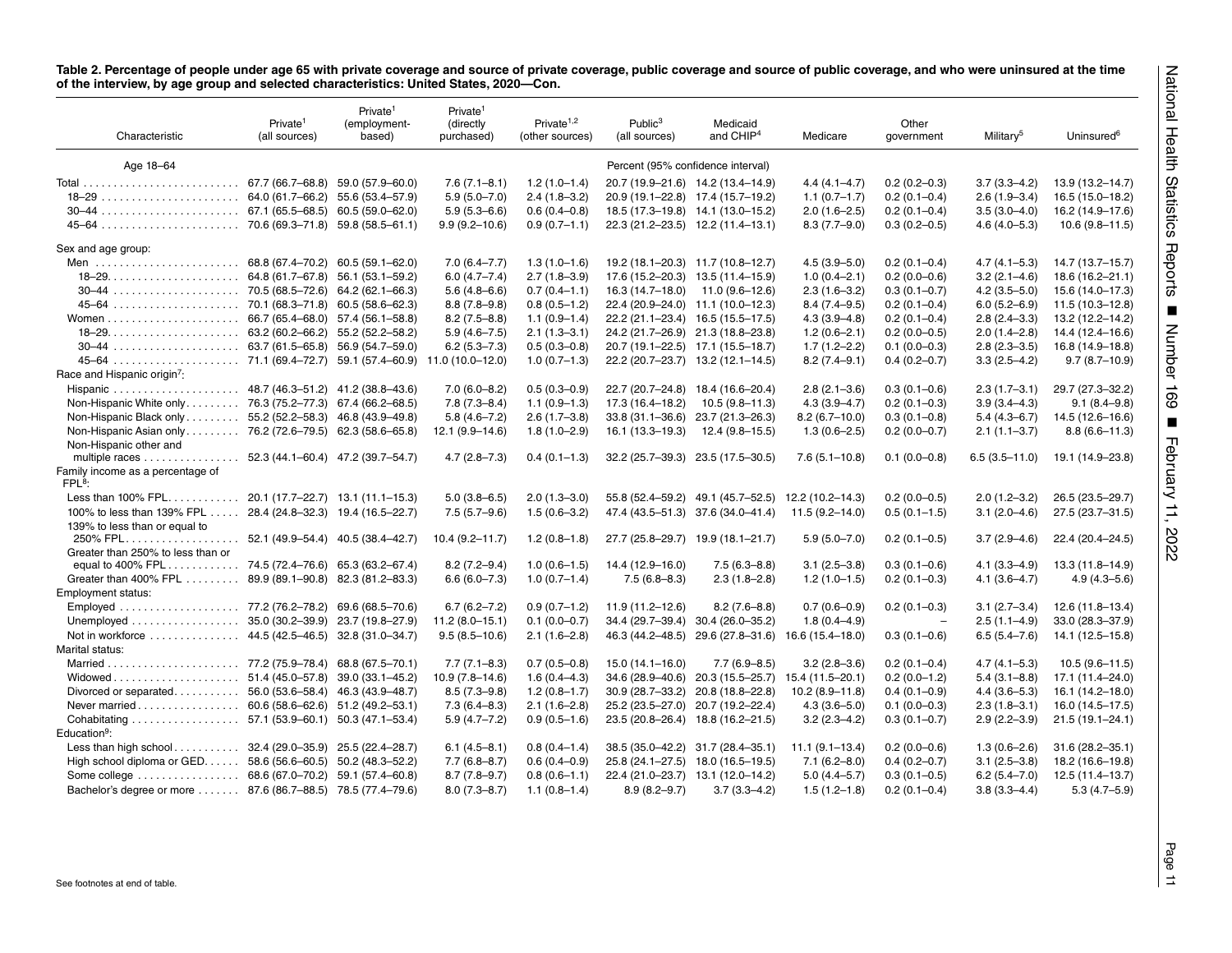\* Estimate is not shown because it does not meet National Center for Health Statistics standards of reliability.

February 11, 2022 **Table 2. Percentage of people under age 65 with private coverage and source of private coverage, public coverage and source of public coverage, and who were uninsured at the time of the interview, by age group and selected characteristics: United States, 2020—Con.** – Quantity zero. <sup>1</sup>Private health insurance coverage includes any comprehensive private insurance plan (including health maintenance and preferred provider organizations). These plans include those obtained through an employer, purchased community programs, or purchased through the Health Insurance Marketplace or a state-based exchange. Private coverage excludes plans that pay for only one type of service, such as dental, vision, or prescription drugs. Peo have public coverage.

<sup>2</sup>Other sources of private coverage include those who indicated their source of coverage was through a state or local government program, school, parents, other relative, other source not specified, refused, not ascertain

3Public health plan coverage includes Medicaid, Children's Health Insurance Program (CHIP), state-sponsored or other government-sponsored health plan, Medicare, and military (TRICARE, Veterans Administration [VA], and CHAM coverage may also have private coverage.

4Medicaid and CHIP category also includes those with state-sponsored plans.

5Military coverage includes TRICARE, VA, and CHAMP–VA coverage.

<sup>6</sup>People were considered uninsured if they did not have coverage through private health insurance. Medicare. Medicare. Medicaid. CHIP. military (TRICARE, VA, and CHAMP-VA), other state-sponsored health plans, or other gov as uninsured if they only had Indian Health Service coverage or only had a private plan that paid for one type of service such as dental, vision, or prescription drugs.

7People categorized as Hispanic may be any race or combination of races. People categorized as non-Hispanic White, non-Hispanic Black, and non-Hispanic Asian indicated one race only. Non-Hispanic people of multiple or othe identify as White, Black, Asian, or Hispanic, or who identified as more than one race) are combined into the non-Hispanic other and multiple races category.

<sup>8</sup>FPL is federal poverty level and was calculated using the U.S. Census Bureau's poverty thresholds for the previous calendar year, which consider family size and age.

9Education level is limited to those aged 25–64.

NOTES: Estimates may not add to 100% because a person may have both private and public coverage. Estimates are based on household interviews of a sample of the U.S. civilian noninstitutionalized population.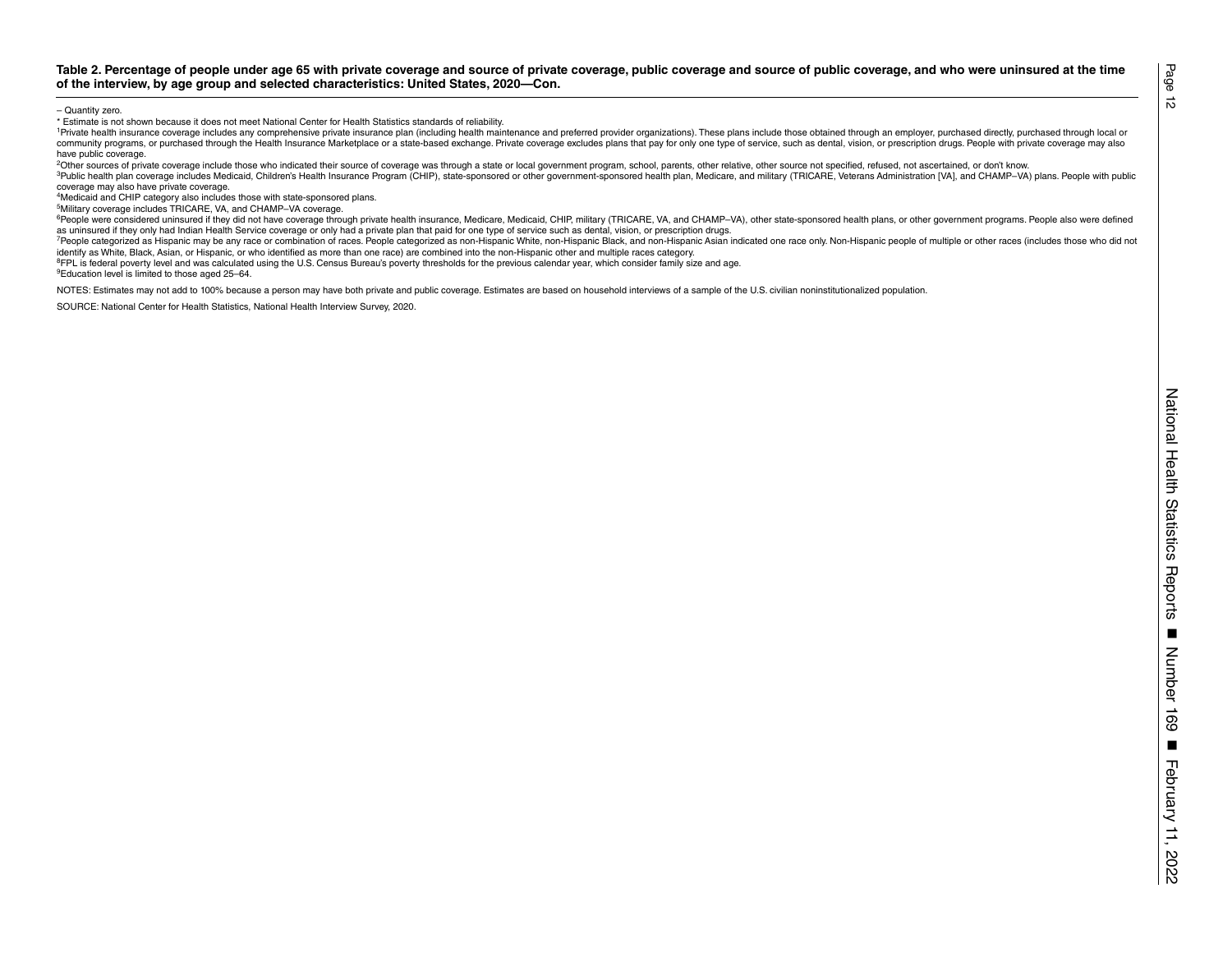#### <span id="page-12-0"></span>**Table 3. Percentage and number of people under age 65 with exchange-based coverage at the time of the interview, by selected characteristics: United States, 2020**

| Characteristic                                      | Percent (95%<br>confidence interval) | Number in<br>millions |
|-----------------------------------------------------|--------------------------------------|-----------------------|
| Age group (years)                                   |                                      |                       |
|                                                     | $4.0(3.7 - 4.3)$                     | 10.8                  |
|                                                     | $2.1(1.7-2.6)$                       | 1.5                   |
|                                                     | $4.7(4.3 - 5.1)$                     | 9.2                   |
|                                                     | $3.6(2.9 - 4.5)$                     | 1.9                   |
|                                                     | $4.0(3.4 - 4.6)$                     | 2.5                   |
|                                                     | $5.9(5.3 - 6.5)$                     | 4.8                   |
| Sex                                                 |                                      |                       |
|                                                     | $3.4(3.0-3.8)$                       | 4.6                   |
|                                                     | $4.6(4.1 - 5.0)$                     | 6.2                   |
| Race and Hispanic origin <sup>1</sup>               |                                      |                       |
|                                                     | $4.5(3.7-5.3)$                       | 2.5                   |
|                                                     | $3.8(3.4 - 4.1)$                     | 5.8                   |
|                                                     | $3.0(2.3 - 4.0)$                     | 1.0                   |
|                                                     | $7.5(5.9-9.4)$                       | 1.2                   |
| Non-Hispanic other and multiple races <sup>1</sup>  | $2.5(1.4 - 4.2)$                     | 0.2                   |
| Family income as a percentage of FPL <sup>2</sup>   |                                      |                       |
|                                                     | $2.3(1.6-3.2)$                       | 0.7                   |
|                                                     | $3.7(2.6 - 5.0)$                     | 0.8                   |
| 139% to less than or equal to 250% FPL              | $6.4(5.6 - 7.4)$                     | 3.5                   |
| Greater than 250% to less than or equal to 400% FPL | $4.9(4.2 - 5.6)$                     | 2.8                   |
|                                                     | $2.8(2.4 - 3.3)$                     | 3.0                   |
| Education <sup>3</sup>                              |                                      |                       |
|                                                     | $4.1(2.8 - 5.9)$                     | 0.7                   |
| High school diploma or GED                          | $5.4(4.6-6.3)$                       | 2.4                   |
|                                                     | $5.4(4.7-6.2)$                       | 2.6                   |
|                                                     | $4.5(4.0 - 5.1)$                     | 2.6                   |
| Employment status <sup>4</sup>                      |                                      |                       |
|                                                     | $4.2(3.8-4.6)$                       | 6.1                   |
|                                                     | $8.3(5.5 - 11.8)$                    | 0.7                   |
|                                                     | $5.3(4.5 - 6.1)$                     | 2.3                   |
| Marital status <sup>4</sup>                         |                                      |                       |
|                                                     | 4.7 (4.2–5.2)                        | 4.7                   |
|                                                     | $7.2(4.5 - 10.7)$                    | 0.2                   |
|                                                     | $5.7(4.7-6.8)$                       | 1.1                   |
|                                                     | $4.4(3.7-5.2)$                       | 2.5                   |
|                                                     | $3.7(2.9 - 4.8)$                     | 0.7                   |

<sup>1</sup>People categorized as Hispanic may be any race or combination of races. People categorized as non-Hispanic White,<br>non-Hispanic Black, and non-Hispanic Asian indicated one race only. Non-Hispanic people of multiple or ot

Hispanic other and multiple races category.<br><sup>2</sup>FPL is federal poverty level and was calculated using the U.S. Census Bureau's poverty thresholds for the previous calendar year,<br>which consider family size and age.<br><sup>4</sup>Employ

NOTE: Estimates are based on household interviews of a sample of the U.S. civilian noninstitutionalized population.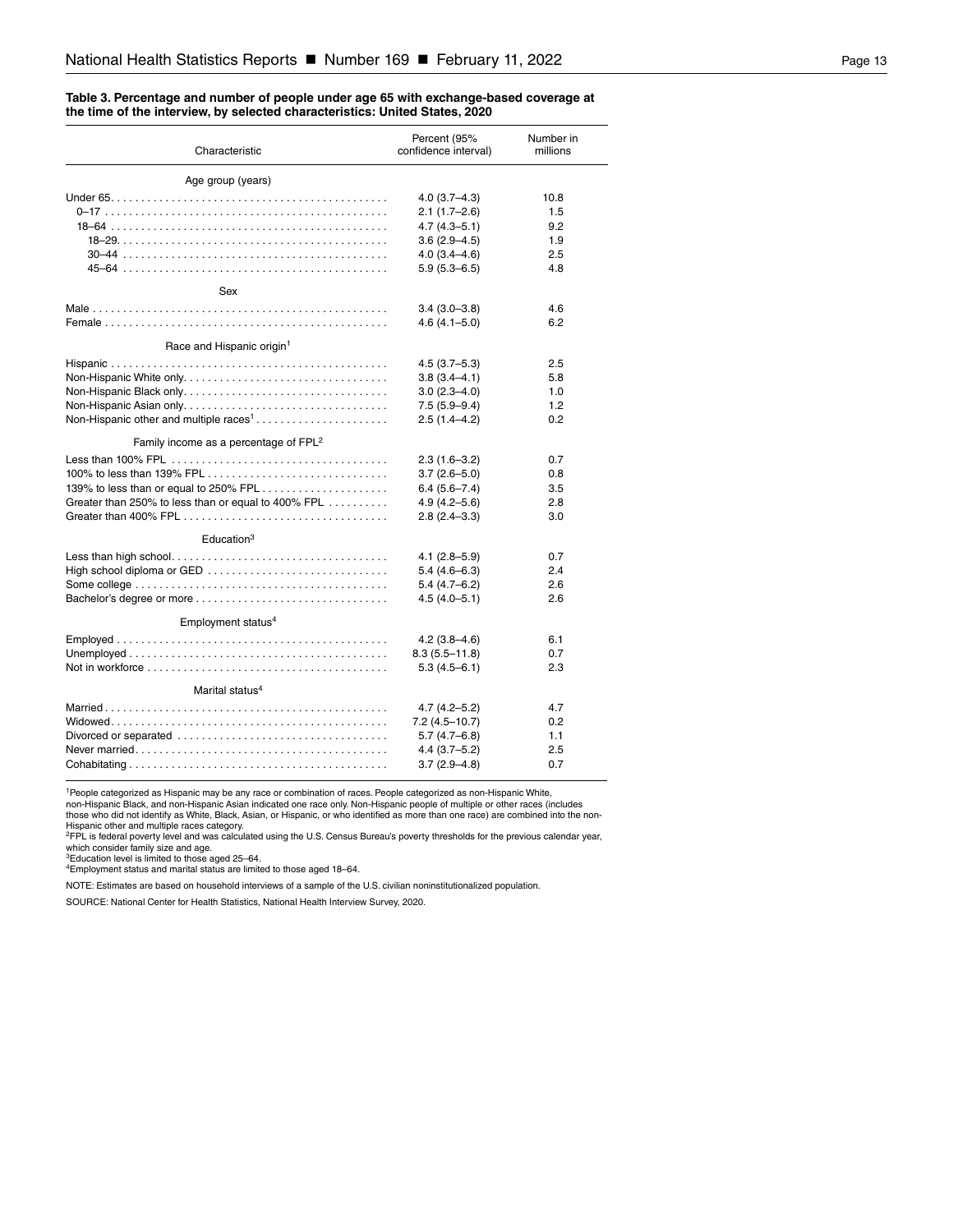#### <span id="page-13-0"></span>**Table 4. Percent distribution of type of coverage among adults aged 65 and over, by selected characteristics: United States, 2020**

| Characteristic                                                                                            | Private <sup>1</sup>                                                                             | Dual-eligible<br>(Medicare and<br>Medicaid) $2$                                                    | Medicare<br>Advantage <sup>3</sup>                                                                     | Traditional<br>Medicare only <sup>4</sup>                                                            | Other<br>coverage <sup>5</sup>                                                                       | Uninsured <sup>6</sup>                                                       |  |  |  |
|-----------------------------------------------------------------------------------------------------------|--------------------------------------------------------------------------------------------------|----------------------------------------------------------------------------------------------------|--------------------------------------------------------------------------------------------------------|------------------------------------------------------------------------------------------------------|------------------------------------------------------------------------------------------------------|------------------------------------------------------------------------------|--|--|--|
|                                                                                                           | Percent (95% confidence interval)                                                                |                                                                                                    |                                                                                                        |                                                                                                      |                                                                                                      |                                                                              |  |  |  |
|                                                                                                           | 39.8 (38.5-41.2)                                                                                 | $6.8(6.0 - 7.7)$                                                                                   | 31.8 (30.6-33.0)                                                                                       | $12.1(11.2 - 13.1)$                                                                                  | $8.7(8.0-9.5)$                                                                                       | $0.7(0.5 - 1.1)$                                                             |  |  |  |
| Age group                                                                                                 |                                                                                                  |                                                                                                    |                                                                                                        |                                                                                                      |                                                                                                      |                                                                              |  |  |  |
|                                                                                                           | 41.6 (39.9-43.3)<br>37.1 (35.2-39.0)                                                             | $6.5(5.6 - 7.5)$<br>$7.3(6.0 - 8.7)$                                                               | 30.4 (28.9-32.0)<br>33.8 (31.9-35.7)                                                                   | 11.8 (10.6-12.9)<br>$12.6(11.3 - 14.0)$                                                              | $8.7(7.7-9.7)$<br>$8.9(7.8 - 10.0)$                                                                  | $1.0(0.7-1.5)$<br>$0.3(0.1 - 0.6)$                                           |  |  |  |
| Sex                                                                                                       |                                                                                                  |                                                                                                    |                                                                                                        |                                                                                                      |                                                                                                      |                                                                              |  |  |  |
| Women                                                                                                     | 40.0 (38.1-42.0)<br>39.7 (38.0-41.3)                                                             | $5.1(4.2 - 6.0)$<br>$8.2(7.1 - 9.5)$                                                               | 29.8 (28.1-31.6)<br>33.4 (31.8-35.0)                                                                   | $11.7(10.4-13.0)$<br>$12.5(11.3 - 13.7)$                                                             | 12.9 (11.7-14.2)<br>$5.3(4.5 - 6.2)$                                                                 | $0.5(0.3 - 0.8)$<br>$0.9(0.5 - 1.5)$                                         |  |  |  |
| Race and Hispanic origin <sup>7</sup>                                                                     |                                                                                                  |                                                                                                    |                                                                                                        |                                                                                                      |                                                                                                      |                                                                              |  |  |  |
| Non-Hispanic White only.<br>Non-Hispanic Black only<br>Non-Hispanic Asian only.<br>Non-Hispanic other and | 18.3 (14.9-22.1)<br>45.2 (43.6-46.7)<br>27.7 (23.9-31.7)<br>25.8 (20.1-32.3)<br>20.1 (13.2-28.6) | 22.2 (17.7–27.2)<br>$3.6(3.0-4.2)$<br>13.4 (10.4-16.9)<br>$13.3(8.3 - 19.8)$<br>$16.0(9.2 - 25.0)$ | $33.8(29.1 - 38.8)$<br>31.2 (29.9-32.6)<br>33.4 (29.3-37.8)<br>37.4 (31.0-44.1)<br>21.1 (14.2–29.5)    | $12.4(9.4-15.9)$<br>$11.5(10.4 - 12.6)$<br>16.3 (13.2-19.9)<br>$12.2(7.5-18.5)$<br>15.7 (9.2-24.2)   | $8.2(5.5 - 11.6)$<br>$8.4(7.7-9.2)$<br>$8.3(6.1 - 11.0)$<br>$10.0(6.0-15.5)$<br>25.6 (17.5-35.0)     | $5.2(3.0 - 8.2)$<br>$0.2(0.1 - 0.3)$<br>$0.8(0.2 - 2.0)$<br>$1.2(0.3 - 3.3)$ |  |  |  |
| Family income as a<br>percentage of FPL <sup>8</sup>                                                      |                                                                                                  |                                                                                                    |                                                                                                        |                                                                                                      |                                                                                                      |                                                                              |  |  |  |
| Less than 100% FPL<br>100% to less than 139% FPL<br>139% to less than or equal to                         | 14.7 (10.9-19.1)<br>20.3 (16.4-24.7)                                                             | 35.8 (30.9-40.9)<br>16.7 (12.7-21.4)                                                               | 25.6 (21.2-30.3)<br>33.1 (28.5-37.9)                                                                   | 15.6 (12.3-19.3)<br>19.6 (15.7-24.0)                                                                 | $6.9(4.2 - 10.6)$<br>$9.1(6.3 - 12.5)$                                                               | $1.6(0.6 - 3.3)$<br>$1.3(0.4 - 2.9)$                                         |  |  |  |
| 250% FPL<br>Greater than 250% to less than or                                                             | 32.4 (29.7-35.2)                                                                                 | $6.5(4.9 - 8.4)$                                                                                   | 35.3 (32.6-38.1)                                                                                       | 15.8 (13.7-18.2)                                                                                     | $9.1(7.5-10.8)$                                                                                      | $0.9(0.4 - 1.6)$                                                             |  |  |  |
| Greater than 400% FPL                                                                                     | 40.1 (37.3-42.9)<br>53.6 (51.6-55.5)                                                             | $2.9(1.9-4.2)$<br>$1.3(0.7-2.2)$                                                                   | 33.4 (30.8-36.0)<br>29.7 (27.9-31.5)                                                                   | $11.1 (9.4 - 13.1)$<br>$8.1(7.1-9.2)$                                                                | $11.5(9.8 - 13.4)$<br>$7.2(6.2 - 8.3)$                                                               | $1.1(0.4 - 2.2)$<br>$0.2(0.1 - 0.4)$                                         |  |  |  |
| Education                                                                                                 |                                                                                                  |                                                                                                    |                                                                                                        |                                                                                                      |                                                                                                      |                                                                              |  |  |  |
| Less than high school<br>High school diploma or GED<br>Bachelor's degree or more                          | 22.2 (19.0-25.8)<br>40.1 (37.7-42.6)<br>40.9 (38.6-43.2)<br>48.3 (46.1-50.5)                     | 21.1 (17.5-24.9)<br>$6.4(5.0 - 7.9)$<br>$3.9(3.0-4.9)$<br>$2.6(1.9 - 3.4)$                         | $30.1(26.0 - 34.4)$<br>30.4 (28.2-32.6)<br>34.2 (32.0-36.5)<br>$31.9(30.0 - 33.8)$                     | 17.2 (14.2-20.5)<br>13.1 (11.4-14.9)<br>$9.9(8.6 - 11.4)$<br>$10.4(9.2 - 11.7)$                      | $7.0(5.1 - 9.3)$<br>$9.7(8.3 - 11.1)$<br>$10.6(9.2 - 12.0)$<br>$6.5(5.6 - 7.5)$                      | $2.5(1.2 - 4.6)$<br>$0.4(0.2 - 0.8)$<br>$0.6(0.3 - 1.1)$<br>$0.4(0.2 - 0.7)$ |  |  |  |
| <b>Marital status</b>                                                                                     |                                                                                                  |                                                                                                    |                                                                                                        |                                                                                                      |                                                                                                      |                                                                              |  |  |  |
| Married<br>Widowed<br>Divorced or separated<br>Never married                                              | 43.8 (41.9-45.6)<br>37.0 (34.7-39.4)<br>32.0 (29.3-34.8)<br>34.9 (30.1-39.9)<br>32.3 (24.9-40.4) | $3.8(3.1 - 4.7)$<br>$9.6(7.8 - 11.6)$<br>$12.1(9.8 - 14.6)$<br>14.7 (10.8-19.2)                    | 32.2 (30.5-34.0)<br>$30.6(28.3 - 33.0)$<br>33.0 (30.2-35.9)<br>27.9 (23.7-32.5)<br>$32.5(25.1 - 40.6)$ | $10.8(9.6 - 12.1)$<br>13.4 (11.7-15.3)<br>$13.4(11.4 - 15.5)$<br>13.1 (10.2-16.6)<br>14.9 (9.4-22.0) | $8.9(7.9 - 9.9)$<br>$8.9(7.4 - 10.5)$<br>$9.0(7.3 - 11.0)$<br>$6.0(3.5 - 9.6)$<br>$11.3(7.3 - 16.5)$ | $0.5(0.3 - 0.8)$<br>$0.5(0.2 - 1.1)$<br>$0.6(0.2 - 1.4)$                     |  |  |  |

\* Estimate is not shown because it does not meet National Center for Health Statistics standards of reliability.

1Includes those who have both Medicare and any comprehensive private health insurance plan. This category also includes older adults with private insurance only but excludes those with a Medicare Advantage plan.

<sup>2</sup>Includes older adults who do not have any private coverage but have Medicare and Medicaid or other state-sponsored health plans, including Children's Health Insurance Program (CHIP).<br><sup>3</sup>Includes older adults who only ha

4Includes older adults who only have Medicare coverage but do not receive their coverage through a Medicare Advantage plan.

<sup>5</sup>Includes older adults who have not been previously classified as having private, Medicare and Medicare Advantage, or traditional Medicare only (no Medicare Advantage) coverage. This<br>category also includes older adults w

[VA], and CHAMP–VA) without Medicare.<br><sup>6</sup>includes older adults who have not indicated that they are covered at the time of the interview under private health insurance, Medicare, Medicaid, CHIP, a state-sponsored health pl

that pays for one type of service such as dental, vision, or prescription drugs.<br>'People categorized as Hispanic may be any race or combination of scepte categorized as non-Hispanic White, non-Hispanic Black, and non-Hispa other and multiple races category.

<sup>8</sup>FPL is federal poverty level and was calculated using the U.S. Census Bureau's poverty thresholds for the previous calendar year, which consider family size and age.

NOTES: For adults aged 65 and over, a health insurance hierarchy of six mutually exclusive categories was developed. This hierarchy eliminates duplicate responses for both private health insurance and Medicare Advantage. Older adults with more than one type of health insurance were assigned to the first appropriate category in the following hierarchy: private, Medicare and Medicaid, Medicare Advantage, traditional Medicare only, other coverage, and uninsured. Estimates are based on household interviews of a sample of the U.S. civilian noninstitutionalized population.